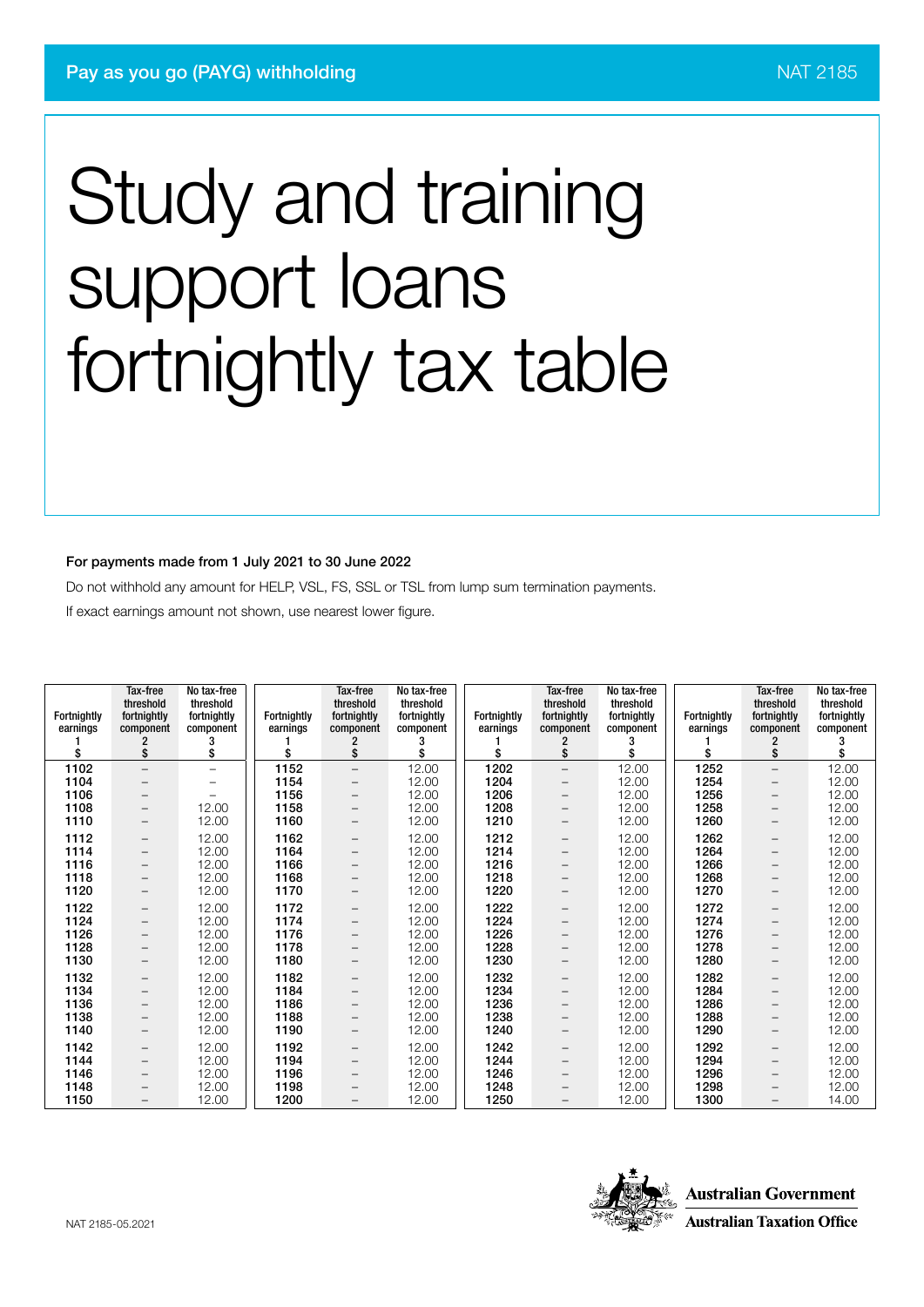|                         | Tax-free<br>threshold                                | No tax-free<br>threshold |                         | Tax-free<br>threshold                                | No tax-free<br>threshold |                         | Tax-free<br>threshold                                | No tax-free<br>threshold |                         | Tax-free<br>threshold                  | No tax-free<br>threshold |
|-------------------------|------------------------------------------------------|--------------------------|-------------------------|------------------------------------------------------|--------------------------|-------------------------|------------------------------------------------------|--------------------------|-------------------------|----------------------------------------|--------------------------|
| Fortnightly<br>earnings | fortnightly<br>component                             | fortnightly<br>component | Fortnightly<br>earnings | fortnightly<br>component                             | fortnightly<br>component | Fortnightly<br>earnings | fortnightly<br>component                             | fortnightly<br>component | Fortnightly<br>earnings | fortnightly<br>component               | fortnightly<br>component |
| 1                       | $\overline{\mathbf{c}}$                              | 3                        | 1                       | 2                                                    | 3                        | 1                       | 2                                                    | 3                        | 1                       | 2                                      | 3                        |
| \$<br>1302              | \$<br>$\qquad \qquad -$                              | \$<br>14.00              | \$<br>1462              | \$<br>$\overline{\phantom{a}}$                       | \$<br>30.00              | \$<br>1622              | \$<br>$\overline{\phantom{0}}$                       | \$<br>40.00              | \$<br>1782              | \$<br>$\overline{\phantom{0}}$         | \$<br>54.00              |
| 1304                    | $\qquad \qquad -$                                    | 14.00                    | 1464                    | $\overline{\phantom{0}}$                             | 30.00                    | 1624                    | $\overline{a}$                                       | 40.00                    | 1784<br>1786            | $\qquad \qquad -$                      | 54.00                    |
| 1306<br>1308            | $\overline{\phantom{a}}$<br>$\overline{\phantom{a}}$ | 14.00<br>14.00           | 1466<br>1468            | $\overline{\phantom{m}}$                             | 30.00<br>30.00           | 1626<br>1628            | $\qquad \qquad -$<br>$\qquad \qquad -$               | 40.00<br>40.00           | 1788                    | $\qquad \qquad -$<br>$\qquad \qquad -$ | 62.00<br>62.00           |
| 1310                    | $\qquad \qquad -$                                    | 14.00                    | 1470                    | $\overline{\phantom{m}}$                             | 30.00                    | 1630                    | $\overline{\phantom{a}}$                             | 40.00                    | 1790                    | $\overline{\phantom{0}}$               | 62.00                    |
| 1312<br>1314            | $\overline{\phantom{0}}$<br>$\qquad \qquad -$        | 14.00<br>14.00           | 1472<br>1474            | $\overline{\phantom{a}}$                             | 30.00<br>30.00           | 1632<br>1634            | $\overline{\phantom{0}}$<br>$\overline{\phantom{0}}$ | 40.00<br>40.00           | 1792<br>1794            | -<br>$\qquad \qquad -$                 | 62.00<br>62.00           |
| 1316<br>1318            | $\qquad \qquad -$<br>$\overline{\phantom{a}}$        | 14.00<br>14.00           | 1476<br>1478            | $\qquad \qquad -$<br>$\overline{\phantom{m}}$        | 30.00<br>30.00           | 1636<br>1638            | $\overline{\phantom{0}}$<br>$\qquad \qquad -$        | 40.00<br>40.00           | 1796<br>1798            | $\qquad \qquad -$<br>-                 | 62.00<br>62.00           |
| 1320                    | $\overline{\phantom{a}}$                             | 14.00                    | 1480                    | $\overline{\phantom{m}}$                             | 30.00                    | 1640                    | $\overline{\phantom{0}}$                             | 42.00                    | 1800                    | $\overline{\phantom{a}}$               | 64.00                    |
| 1322<br>1324            | -<br>$\overline{\phantom{0}}$                        | 14.00<br>14.00           | 1482<br>1484            | $\qquad \qquad -$                                    | 30.00<br>30.00           | 1642<br>1644            | $\overline{\phantom{0}}$<br>$\qquad \qquad -$        | 42.00<br>50.00           | 1802<br>1804            | -                                      | 64.00<br>64.00           |
| 1326                    | $\overline{\phantom{a}}$                             | 14.00                    | 1486                    | $\overline{\phantom{m}}$                             | 30.00                    | 1646                    | $\overline{\phantom{0}}$                             | 50.00                    | 1806                    | $\qquad \qquad -$<br>$\equiv$          | 64.00                    |
| 1328<br>1330            | $\overline{\phantom{a}}$<br>$\overline{\phantom{a}}$ | 14.00<br>14.00           | 1488<br>1490            | $\overline{\phantom{m}}$<br>$\qquad \qquad -$        | 30.00<br>30.00           | 1648<br>1650            | $\overline{\phantom{0}}$<br>$\overline{\phantom{0}}$ | 50.00<br>50.00           | 1808<br>1810            | 18.00<br>18.00                         | 64.00<br>64.00           |
| 1332                    | $\overline{\phantom{a}}$                             | 14.00                    | 1492                    | $\qquad \qquad -$                                    | 30.00                    | 1652                    | $\overline{\phantom{0}}$                             | 50.00                    | 1812                    | 18.00                                  | 64.00                    |
| 1334<br>1336            | $\overline{\phantom{a}}$<br>$\overline{\phantom{0}}$ | 14.00<br>14.00           | 1494<br>1496            | $\overline{\phantom{m}}$                             | 30.00<br>30.00           | 1654<br>1656            | $\overline{\phantom{0}}$<br>$\qquad \qquad -$        | 50.00<br>50.00           | 1814<br>1816            | 18.00<br>18.00                         | 64.00<br>64.00           |
| 1338                    | $\qquad \qquad -$                                    | 14.00                    | 1498                    | $\overline{\phantom{m}}$                             | 30.00                    | 1658                    | $\overline{\phantom{0}}$                             | 50.00                    | 1818                    | 18.00                                  | 64.00                    |
| 1340<br>1342            | $\overline{\phantom{a}}$<br>$\qquad \qquad -$        | 14.00<br>14.00           | 1500<br>1502            | $\overline{\phantom{m}}$<br>$\qquad \qquad -$        | 30.00<br>30.00           | 1660<br>1662            | $\overline{\phantom{0}}$<br>$\overline{\phantom{0}}$ | 50.00<br>50.00           | 1820<br>1822            | 18.00<br>18.00                         | 64.00<br>64.00           |
| 1344                    | $\qquad \qquad -$                                    | 14.00                    | 1504                    | $\qquad \qquad -$                                    | 30.00                    | 1664                    | $\qquad \qquad -$                                    | 50.00                    | 1824                    | 18.00                                  | 64.00                    |
| 1346<br>1348            | $\overline{\phantom{a}}$<br>$\qquad \qquad -$        | 14.00<br>14.00           | 1506<br>1508            | $\overline{\phantom{a}}$<br>$\overline{\phantom{m}}$ | 30.00<br>30.00           | 1666<br>1668            | $\qquad \qquad -$<br>$\qquad \qquad -$               | 50.00<br>50.00           | 1826<br>1828            | 18.00<br>18.00                         | 64.00<br>64.00           |
| 1350                    | $\overline{\phantom{a}}$                             | 14.00                    | 1510                    | $\qquad \qquad -$                                    | 30.00                    | 1670                    | $\overline{\phantom{0}}$                             | 50.00                    | 1830                    | 18.00                                  | 64.00                    |
| 1352<br>1354            | $\overline{\phantom{a}}$<br>$\overline{\phantom{a}}$ | 14.00<br>14.00           | 1512<br>1514            | $\qquad \qquad -$<br>$\overline{\phantom{m}}$        | 38.00<br>38.00           | 1672<br>1674            | $\overline{\phantom{0}}$<br>$\overline{\phantom{0}}$ | 50.00<br>50.00           | 1832<br>1834            | 18.00<br>18.00                         | 64.00<br>64.00           |
| 1356<br>1358            | $\overline{\phantom{a}}$                             | 14.00<br>14.00           | 1516<br>1518            | $\qquad \qquad -$                                    | 38.00                    | 1676<br>1678            | $\overline{\phantom{0}}$                             | 50.00<br>50.00           | 1836                    | 18.00                                  | 64.00                    |
| 1360                    | $\overline{\phantom{a}}$<br>$\overline{\phantom{0}}$ | 14.00                    | 1520                    | $\overline{\phantom{m}}$<br>$\overline{\phantom{a}}$ | 38.00<br>38.00           | 1680                    | $\qquad \qquad -$<br>$\qquad \qquad -$               | 50.00                    | 1838<br>1840            | 18.00<br>18.00                         | 64.00<br>64.00           |
| 1362                    | $\overline{\phantom{a}}$                             | 14.00                    | 1522                    |                                                      | 38.00                    | 1682                    | $\qquad \qquad -$                                    | 50.00                    | 1842                    | 18.00                                  | 64.00                    |
| 1364<br>1366            | $\qquad \qquad -$<br>$\qquad \qquad -$               | 14.00<br>14.00           | 1524<br>1526            | $\qquad \qquad -$<br>$\overline{\phantom{m}}$        | 38.00<br>38.00           | 1684<br>1686            | $\qquad \qquad -$<br>$\qquad \qquad -$               | 50.00<br>50.00           | 1844<br>1846            | 18.00<br>18.00                         | 64.00<br>64.00           |
| 1368<br>1370            | $\overline{\phantom{a}}$<br>$\overline{\phantom{0}}$ | 14.00<br>14.00           | 1528<br>1530            | $\overline{\phantom{m}}$<br>$\overline{\phantom{a}}$ | 38.00<br>38.00           | 1688<br>1690            | $\qquad \qquad -$<br>$\qquad \qquad -$               | 50.00<br>50.00           | 1848<br>1850            | 18.00<br>18.00                         | 64.00<br>64.00           |
| 1372                    | $\overline{\phantom{0}}$                             | 14.00                    | 1532                    |                                                      | 38.00                    | 1692                    | $\qquad \qquad -$                                    | 50.00                    | 1852                    | 18.00                                  | 64.00                    |
| 1374<br>1376            | $\overline{\phantom{0}}$<br>$\qquad \qquad -$        | 14.00<br>14.00           | 1534<br>1536            | $\qquad \qquad -$<br>$\overline{\phantom{m}}$        | 38.00<br>38.00           | 1694<br>1696            | $\qquad \qquad -$<br>$\qquad \qquad -$               | 50.00<br>50.00           | 1854<br>1856            | 18.00<br>18.00                         | 64.00<br>66.00           |
| 1378                    | $\overline{\phantom{a}}$                             | 14.00                    | 1538                    | $\overline{\phantom{m}}$                             | 38.00                    | 1698                    | $\overline{\phantom{a}}$                             | 50.00                    | 1858                    | 18.00                                  | 66.00                    |
| 1380<br>1382            | $\qquad \qquad -$<br>$\overline{\phantom{0}}$        | 14.00<br>14.00           | 1540<br>1542            | $\qquad \qquad -$<br>$\qquad \qquad -$               | 38.00<br>38.00           | 1700<br>1702            | $\overline{\phantom{a}}$<br>$\overline{\phantom{a}}$ | 52.00<br>52.00           | 1860<br>1862            | 18.00<br>18.00                         | 66.00<br>66.00           |
| 1384                    | $\overline{\phantom{0}}$                             | 14.00                    | 1544                    |                                                      | 38.00                    | 1704                    | $\overline{\phantom{a}}$                             | 52.00                    | 1864                    | 18.00                                  | 66.00                    |
| 1386<br>1388            | $\overline{\phantom{m}}$<br>$\qquad \qquad -$        | 28.00<br>28.00           | 1546<br>1548            | $\qquad \qquad -$<br>$\overline{\phantom{m}}$        | 38.00<br>38.00           | 1706<br>1708            | $\overline{\phantom{a}}$<br>$\qquad \qquad -$        | 52.00<br>52.00           | 1866<br>1868            | 18.00<br>18.00                         | 66.00<br>66.00           |
| 1390                    |                                                      | 28.00                    | 1550                    |                                                      | 38.00                    | 1710                    |                                                      | 52.00                    | 1870                    | 18.00                                  | 66.00                    |
| 1392<br>1394            | $\qquad \qquad -$<br>-                               | 28.00<br>28.00           | 1552<br>1554            | $\qquad \qquad -$<br>$\qquad \qquad -$               | 38.00<br>38.00           | 1712<br>1714            | $\qquad \qquad -$<br>$\qquad \qquad -$               | 52.00<br>52.00           | 1872<br>1874            | 18.00<br>18.00                         | 66.00<br>66.00           |
| 1396<br>1398            | -<br>-                                               | 28.00<br>28.00           | 1556<br>1558            | $\overline{\phantom{m}}$<br>-                        | 38.00<br>38.00           | 1716<br>1718            | -<br>$\qquad \qquad -$                               | 52.00<br>52.00           | 1876<br>1878            | 18.00<br>18.00                         | 66.00<br>66.00           |
| 1400                    | -                                                    | 28.00                    | 1560                    | $\qquad \qquad -$                                    | 40.00                    | 1720                    | $\qquad \qquad -$                                    | 52.00                    | 1880                    | 18.00                                  | 66.00                    |
| 1402<br>1404            | $\overline{\phantom{0}}$<br>$\qquad \qquad -$        | 28.00<br>28.00           | 1562<br>1564            | $\qquad \qquad -$<br>$\overline{\phantom{a}}$        | 40.00<br>40.00           | 1722<br>1724            | $\qquad \qquad -$<br>$\qquad \qquad -$               | 52.00<br>52.00           | 1882<br>1884            | 18.00<br>18.00                         | 66.00<br>66.00           |
| 1406                    | -                                                    | 28.00                    | 1566                    | $\overline{\phantom{m}}$                             | 40.00                    | 1726                    | $\overline{\phantom{a}}$                             | 52.00                    | 1886                    | 18.00                                  | 66.00                    |
| 1408<br>1410            | -<br>-                                               | 28.00<br>28.00           | 1568<br>1570            | $\overline{\phantom{m}}$<br>$\qquad \qquad -$        | 40.00<br>40.00           | 1728<br>1730            | $\qquad \qquad -$<br>$\overline{\phantom{a}}$        | 52.00<br>52.00           | 1888<br>1890            | 18.00<br>18.00                         | 66.00<br>66.00           |
| 1412                    | $\overline{\phantom{0}}$                             | 28.00                    | 1572                    | $\qquad \qquad -$                                    | 40.00                    | 1732                    | $\overline{\phantom{a}}$                             | 52.00                    | 1892                    | 18.00                                  | 66.00                    |
| 1414<br>1416            | -<br>$\qquad \qquad -$                               | 28.00<br>28.00           | 1574<br>1576            | $\overline{\phantom{a}}$<br>$\overline{\phantom{m}}$ | 40.00<br>40.00           | 1734<br>1736            | $\overline{\phantom{a}}$<br>$\overline{\phantom{a}}$ | 52.00<br>52.00           | 1894<br>1896            | 18.00<br>18.00                         | 66.00<br>66.00           |
| 1418<br>1420            | -<br>$\overline{\phantom{0}}$                        | 28.00<br>28.00           | 1578<br>1580            | $\overline{\phantom{a}}$<br>$\qquad \qquad -$        | 40.00<br>40.00           | 1738<br>1740            | $\qquad \qquad -$<br>$\qquad \qquad -$               | 52.00<br>52.00           | 1898<br>1900            | 18.00<br>20.00                         | 66.00<br>66.00           |
| 1422                    | $\overline{\phantom{0}}$                             | 28.00                    | 1582                    |                                                      | 40.00                    | 1742                    | $\overline{\phantom{a}}$                             | 52.00                    | 1902                    | 20.00                                  | 66.00                    |
| 1424<br>1426            | $\qquad \qquad -$                                    | 28.00                    | 1584<br>1586            | $\overline{\phantom{m}}$                             | 40.00                    | 1744<br>1746            | $\overline{\phantom{a}}$                             | 52.00<br>52.00           | 1904                    | 20.00                                  | 66.00                    |
| 1428                    | -<br>-                                               | 28.00<br>28.00           | 1588                    | $\qquad \qquad -$<br>$\qquad \qquad -$               | 40.00<br>40.00           | 1748                    | $\overline{\phantom{a}}$<br>$\qquad \qquad -$        | 52.00                    | 1906<br>1908            | 20.00<br>20.00                         | 66.00<br>66.00           |
| 1430<br>1432            | $\overline{\phantom{0}}$                             | 28.00<br>28.00           | 1590<br>1592            | $\qquad \qquad -$                                    | 40.00<br>40.00           | 1750<br>1752            | $\overline{\phantom{a}}$                             | 52.00<br>52.00           | 1910                    | 20.00                                  | 66.00                    |
| 1434                    | $\qquad \qquad -$<br>-                               | 28.00                    | 1594                    | $\qquad \qquad -$<br>$\overline{\phantom{m}}$        | 40.00                    | 1754                    | $\overline{\phantom{a}}$<br>$\overline{\phantom{a}}$ | 52.00                    | 1912<br>1914            | 20.00<br>20.00                         | 66.00<br>68.00           |
| 1436<br>1438            | -<br>-                                               | 28.00<br>28.00           | 1596<br>1598            | $\qquad \qquad -$<br>$\qquad \qquad -$               | 40.00<br>40.00           | 1756<br>1758            | $\qquad \qquad -$<br>$\qquad \qquad -$               | 52.00<br>52.00           | 1916<br>1918            | 20.00<br>20.00                         | 68.00<br>68.00           |
| 1440                    | $\overline{\phantom{0}}$                             | 28.00                    | 1600                    | $\qquad \qquad -$                                    | 40.00                    | 1760                    | $\overline{\phantom{a}}$                             | 52.00                    | 1920                    | 20.00                                  | 68.00                    |
| 1442<br>1444            | -<br>$\qquad \qquad -$                               | 28.00<br>28.00           | 1602<br>1604            | $\overline{\phantom{a}}$<br>$\overline{\phantom{m}}$ | 40.00<br>40.00           | 1762<br>1764            | $\overline{\phantom{a}}$<br>$\qquad \qquad -$        | 52.00<br>52.00           | 1922<br>1924            | 20.00<br>20.00                         | 68.00<br>68.00           |
| 1446                    | -                                                    | 28.00                    | 1606                    | $\overline{\phantom{a}}$                             | 40.00                    | 1766                    | $\overline{\phantom{a}}$                             | 54.00                    | 1926                    | 20.00                                  | 68.00                    |
| 1448<br>1450            | $\overline{\phantom{0}}$<br>$\overline{\phantom{0}}$ | 28.00<br>30.00           | 1608<br>1610            | $\overline{\phantom{a}}$<br>$\qquad \qquad -$        | 40.00<br>40.00           | 1768<br>1770            | $\qquad \qquad -$<br>$\overline{\phantom{0}}$        | 54.00<br>54.00           | 1928<br>1930            | 20.00<br>20.00                         | 68.00<br>68.00           |
| 1452                    | $\qquad \qquad -$                                    | 30.00                    | 1612                    | $\overline{\phantom{a}}$                             | 40.00                    | 1772                    | $\qquad \qquad -$                                    | 54.00                    | 1932                    | 20.00                                  | 68.00                    |
| 1454<br>1456            | -<br>-                                               | 30.00<br>30.00           | 1614<br>1616            | $\qquad \qquad -$<br>$\qquad \qquad -$               | 40.00<br>40.00           | 1774<br>1776            | $\overline{\phantom{a}}$<br>$\qquad \qquad -$        | 54.00<br>54.00           | 1934<br>1936            | 20.00<br>20.00                         | 78.00<br>78.00           |
| 1458<br>1460            | -<br>$\overline{\phantom{0}}$                        | 30.00<br>30.00           | 1618<br>1620            | $\qquad \qquad -$                                    | 40.00<br>40.00           | 1778<br>1780            | $\qquad \qquad -$                                    | 54.00<br>54.00           | 1938<br>1940            | 20.00<br>20.00                         | 78.00<br>78.00           |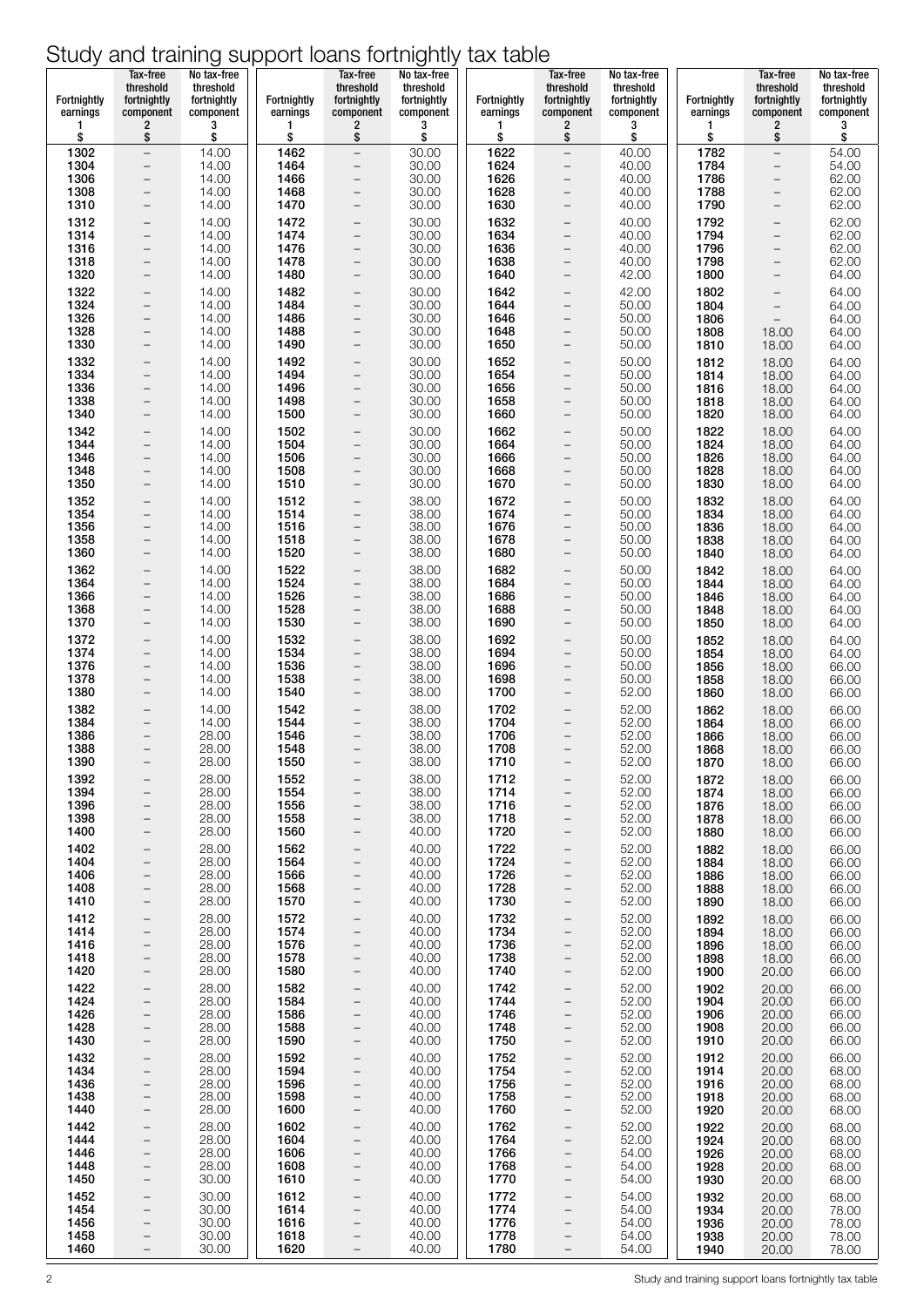| <b>Fortnightly</b><br>earnings | Tax-free<br>threshold<br>fortnightly<br>component | No tax-free<br>threshold<br>fortnightly<br>component | Fortnightly<br>earnings | Tax-free<br>threshold<br>fortnightly<br>component | No tax-free<br>threshold<br>fortnightly<br>component | <b>Fortnightly</b><br>earnings | Tax-free<br>threshold<br>fortnightly<br>component | No tax-free<br>threshold<br>fortnightly<br>component | Fortnightly<br>earnings | Tax-free<br>threshold<br>fortnightly<br>component | No tax-free<br>threshold<br>fortnightly<br>component |
|--------------------------------|---------------------------------------------------|------------------------------------------------------|-------------------------|---------------------------------------------------|------------------------------------------------------|--------------------------------|---------------------------------------------------|------------------------------------------------------|-------------------------|---------------------------------------------------|------------------------------------------------------|
| 1                              | 2                                                 | 3                                                    | 1                       | 2                                                 | 3                                                    | 1                              | $\overline{\mathbf{c}}$                           | 3                                                    | 1                       | $\overline{\mathbf{c}}$                           | 3                                                    |
| \$                             | \$                                                | \$                                                   | \$                      | \$                                                | \$                                                   | \$                             | \$                                                | \$                                                   | \$                      | \$                                                | \$                                                   |
| 1942                           | 20.00                                             | 78.00                                                | 2102                    | 42.00                                             | 94.00                                                | 2262                           | 56.00                                             | 114.00                                               | 2422                    | 72.00                                             | 122.00                                               |
| 1944                           | 20.00                                             | 78.00                                                | 2104                    | 42.00                                             | 94.00                                                | 2264                           | 56.00                                             | 114.00                                               | 2424                    | 72.00                                             | 122.00                                               |
| 1946<br>1948                   | 20.00                                             | 78.00                                                | 2106                    | 42.00                                             | 94.00                                                | 2266<br>2268                   | 56.00                                             | 114.00                                               | 2426<br>2428            | 72.00                                             | 122.00<br>122.00                                     |
| 1950                           | 20.00<br>20.00                                    | 78.00<br>78.00                                       | 2108<br>2110            | 42.00<br>42.00                                    | 94.00<br>96.00                                       | 2270                           | 56.00<br>56.00                                    | 114.00<br>114.00                                     | 2430                    | 72.00<br>72.00                                    | 122.00                                               |
| 1952                           | 20.00                                             | 78.00                                                | 2112                    | 42.00                                             | 96.00                                                | 2272                           | 56.00                                             | 114.00                                               | 2432                    | 74.00                                             | 122.00                                               |
| 1954                           | 20.00                                             | 78.00                                                | 2114                    | 42.00                                             | 96.00                                                | 2274                           | 56.00                                             | 114.00                                               | 2434                    | 74.00                                             | 122.00                                               |
| 1956                           | 20.00                                             | 78.00                                                | 2116                    | 42.00                                             | 96.00                                                | 2276                           | 56.00                                             | 114.00                                               | 2436                    | 74.00                                             | 122.00                                               |
| 1958                           | 20.00                                             | 78.00                                                | 2118                    | 42.00                                             | 96.00                                                | 2278                           | 56.00                                             | 114.00                                               | 2438                    | 74.00                                             | 134.00                                               |
| 1960                           | 20.00                                             | 78.00                                                | 2120                    | 42.00                                             | 96.00                                                | 2280                           | 58.00                                             | 114.00                                               | 2440                    | 74.00                                             | 134.00                                               |
| 1962                           | 20.00                                             | 78.00                                                | 2122                    | 42.00                                             | 96.00                                                | 2282                           | 58.00                                             | 114.00                                               | 2442                    | 74.00                                             | 134.00                                               |
| 1964                           | 20.00                                             | 78.00                                                | 2124                    | 42.00                                             | 96.00                                                | 2284                           | 58.00                                             | 114.00                                               | 2444                    | 74.00                                             | 134.00                                               |
| 1966                           | 20.00                                             | 78.00                                                | 2126<br>2128            | 42.00                                             | 96.00                                                | 2286<br>2288                   | 58.00                                             | 114.00                                               | 2446                    | 74.00                                             | 134.00<br>134.00                                     |
| 1968<br>1970                   | 20.00<br>20.00                                    | 78.00<br>78.00                                       | 2130                    | 42.00<br>42.00                                    | 96.00<br>96.00                                       | 2290                           | 58.00<br>58.00                                    | 114.00<br>114.00                                     | 2448<br>2450            | 74.00<br>74.00                                    | 134.00                                               |
| 1972                           | 20.00                                             | 78.00                                                | 2132                    | 42.00                                             | 96.00                                                | 2292                           | 58.00                                             | 114.00                                               | 2452                    | 74.00                                             | 134.00                                               |
| 1974                           | 20.00                                             | 80.00                                                | 2134                    | 42.00                                             | 96.00                                                | 2294                           | 58.00                                             | 114.00                                               | 2454                    | 74.00                                             | 136.00                                               |
| 1976                           | 20.00                                             | 80.00                                                | 2136                    | 42.00                                             | 96.00                                                | 2296                           | 58.00                                             | 114.00                                               | 2456                    | 74.00                                             | 136.00                                               |
| 1978                           | 20.00                                             | 80.00                                                | 2138                    | 42.00                                             | 96.00                                                | 2298                           | 58.00                                             | 114.00                                               | 2458                    | 74.00                                             | 136.00                                               |
| 1980                           | 20.00                                             | 80.00                                                | 2140                    | 42.00                                             | 96.00                                                | 2300                           | 58.00                                             | 116.00                                               | 2460                    | 74.00                                             | 136.00                                               |
| 1982                           | 20.00                                             | 80.00                                                | 2142                    | 42.00                                             | 96.00                                                | 2302                           | 58.00                                             | 116.00                                               | 2462                    | 74.00                                             | 136.00                                               |
| 1984                           | 20.00                                             | 80.00                                                | 2144                    | 42.00                                             | 96.00                                                | 2304                           | 58.00                                             | 116.00                                               | 2464                    | 74.00                                             | 136.00                                               |
| 1986                           | 20.00                                             | 80.00                                                | 2146                    | 42.00                                             | 96.00                                                | 2306                           | 58.00                                             | 116.00                                               | 2466                    | 74.00                                             | 136.00                                               |
| 1988                           | 20.00                                             | 80.00                                                | 2148                    | 42.00                                             | 96.00                                                | 2308                           | 58.00                                             | 116.00                                               | 2468                    | 74.00                                             | 136.00                                               |
| 1990                           | 20.00                                             | 80.00                                                | 2150                    | 44.00                                             | 96.00                                                | 2310                           | 58.00                                             | 116.00                                               | 2470                    | 74.00                                             | 136.00                                               |
| 1992                           | 20.00                                             | 80.00                                                | 2152                    | 44.00                                             | 96.00                                                | 2312                           | 58.00                                             | 116.00                                               | 2472                    | 74.00                                             | 136.00                                               |
| 1994                           | 20.00                                             | 80.00                                                | 2154                    | 44.00                                             | 98.00                                                | 2314                           | 58.00                                             | 116.00                                               | 2474                    | 74.00                                             | 136.00                                               |
| 1996                           | 20.00                                             | 80.00                                                | 2156                    | 44.00                                             | 98.00                                                | 2316                           | 58.00                                             | 116.00                                               | 2476                    | 74.00                                             | 136.00                                               |
| 1998                           | 20.00                                             | 80.00                                                | 2158                    | 44.00                                             | 98.00                                                | 2318                           | 58.00                                             | 116.00                                               | 2478                    | 74.00                                             | 136.00                                               |
| 2000                           | 20.00                                             | 80.00                                                | 2160                    | 44.00                                             | 98.00                                                | 2320                           | 58.00                                             | 116.00                                               | 2480                    | 74.00                                             | 136.00                                               |
| 2002                           | 20.00                                             | 80.00                                                | 2162                    | 44.00                                             | 98.00                                                | 2322                           | 58.00                                             | 116.00                                               | 2482                    | 74.00                                             | 136.00                                               |
| 2004                           | 20.00                                             | 80.00                                                | 2164                    | 44.00                                             | 98.00                                                | 2324                           | 58.00                                             | 116.00                                               | 2484                    | 74.00                                             | 136.00                                               |
| 2006                           | 20.00                                             | 80.00                                                | 2166                    | 44.00                                             | 98.00                                                | 2326                           | 58.00                                             | 116.00                                               | 2486                    | 88.00                                             | 136.00                                               |
| 2008                           | 20.00                                             | 80.00                                                | 2168                    | 44.00                                             | 98.00                                                | 2328                           | 58.00                                             | 116.00                                               | 2488                    | 88.00                                             | 136.00                                               |
| 2010                           | 20.00                                             | 80.00                                                | 2170                    | 44.00                                             | 98.00                                                | 2330                           | 58.00                                             | 116.00                                               | 2490                    | 88.00                                             | 138.00                                               |
| 2012                           | 20.00                                             | 80.00                                                | 2172                    | 44.00                                             | 98.00                                                | 2332                           | 58.00                                             | 116.00                                               | 2492                    | 88.00                                             | 138.00                                               |
| 2014                           | 20.00                                             | 80.00                                                | 2174                    | 44.00                                             | 98.00                                                | 2334                           | 58.00                                             | 116.00                                               | 2494                    | 88.00                                             | 138.00                                               |
| 2016                           | 20.00                                             | 80.00                                                | 2176                    | 44.00                                             | 98.00                                                | 2336                           | 58.00                                             | 116.00                                               | 2496                    | 88.00                                             | 138.00                                               |
| 2018                           | 20.00                                             | 80.00                                                | 2178                    | 44.00                                             | 98.00                                                | 2338                           | 58.00                                             | 116.00                                               | 2498                    | 88.00                                             | 138.00                                               |
| 2020                           | 20.00                                             | 80.00                                                | 2180                    | 44.00                                             | 98.00                                                | 2340                           | 58.00                                             | 118.00                                               | 2500                    | 88.00                                             | 138.00                                               |
| 2022                           | 20.00                                             | 80.00                                                | 2182                    | 44.00                                             | 98.00                                                | 2342                           | 58.00                                             | 118.00                                               | 2502                    | 88.00                                             | 138.00                                               |
| 2024                           | 20.00                                             | 82.00                                                | 2184                    | 44.00                                             | 98.00                                                | 2344                           | 70.00                                             | 118.00                                               | 2504                    | 88.00                                             | 138.00                                               |
| 2026                           | 20.00                                             | 82.00                                                | 2186                    | 44.00                                             | 98.00                                                | 2346                           | 70.00                                             | 118.00                                               | 2506                    | 88.00                                             | 138.00                                               |
| 2028                           | 20.00                                             | 82.00                                                | 2188                    | 44.00                                             | 98.00                                                | 2348                           | 70.00                                             | 118.00                                               | 2508                    | 88.00                                             | 138.00                                               |
| 2030                           | 20.00                                             | 82.00                                                | 2190                    | 44.00                                             | 98.00                                                | 2350                           | 70.00                                             | 118.00                                               | 2510                    | 88.00                                             | 138.00                                               |
| 2032                           | 20.00                                             | 82.00                                                | 2192                    | 44.00                                             | 98.00                                                | 2352                           | 70.00                                             | 118.00                                               | 2512                    | 88.00                                             | 138.00                                               |
| 2034                           | 20.00                                             | 82.00                                                | 2194                    | 44.00                                             | 98.00                                                | 2354                           | 70.00                                             | 118.00                                               | 2514                    | 88.00                                             | 138.00                                               |
| 2036                           | 20.00                                             | 82.00                                                | 2196                    | 44.00                                             | 98.00                                                | 2356                           | 70.00                                             | 118.00                                               | 2516                    | 88.00                                             | 138.00                                               |
| 2038                           | 20.00                                             | 82.00                                                | 2198                    | 44.00                                             | 98.00                                                | 2358                           | 70.00                                             | 118.00                                               | 2518                    | 88.00                                             | 138.00                                               |
| 2040                           | 20.00                                             | 82.00                                                | 2200                    | 44.00                                             | 100.00                                               | 2360                           | 70.00                                             | 118.00                                               | 2520                    | 88.00                                             | 138.00                                               |
| 2042                           | 20.00                                             | 82.00                                                | 2202                    | 44.00                                             | 100.00                                               | 2362                           | 70.00                                             | 118.00                                               | 2522                    | 88.00                                             | 138.00                                               |
| 2044                           | 20.00                                             | 82.00                                                | 2204                    | 44.00                                             | 100.00                                               | 2364                           | 70.00                                             | 118.00                                               | 2524                    | 88.00                                             | 138.00                                               |
| 2046                           | 20.00                                             | 82.00                                                | 2206                    | 44.00                                             | 100.00                                               | 2366                           | 72.00                                             | 118.00                                               | 2526                    | 88.00                                             | 140.00                                               |
| 2048                           | 20.00                                             | 82.00                                                | 2208                    | 44.00                                             | 100.00                                               | 2368                           | 72.00                                             | 118.00                                               | 2528                    | 88.00                                             | 140.00                                               |
| 2050                           | 20.00                                             | 82.00                                                | 2210                    | 44.00                                             | 100.00                                               | 2370                           | 72.00                                             | 118.00                                               | 2530                    | 88.00                                             | 140.00                                               |
| 2052                           | 20.00                                             | 82.00                                                | 2212                    | 56.00                                             | 100.00                                               | 2372                           | 72.00                                             | 118.00                                               | 2532                    | 88.00                                             | 140.00                                               |
| 2054                           | 20.00                                             | 82.00                                                | 2214                    | 56.00                                             | 100.00                                               | 2374                           | 72.00                                             | 118.00                                               | 2534                    | 88.00                                             | 140.00                                               |
| 2056                           | 20.00                                             | 82.00                                                | 2216                    | 56.00                                             | 100.00                                               | 2376                           | 72.00                                             | 118.00                                               | 2536                    | 88.00                                             | 140.00                                               |
| 2058                           | 20.00                                             | 82.00                                                | 2218                    | 56.00                                             | 100.00                                               | 2378                           | 72.00                                             | 118.00                                               | 2538                    | 88.00                                             | 140.00                                               |
| 2060                           | 20.00                                             | 82.00                                                | 2220                    | 56.00                                             | 100.00                                               | 2380                           | 72.00                                             | 120.00                                               | 2540                    | 88.00                                             | 140.00                                               |
| 2062                           | 20.00                                             | 82.00                                                | 2222                    | 56.00                                             | 100.00                                               | 2382                           | 72.00                                             | 120.00                                               | 2542                    | 90.00                                             | 140.00                                               |
| 2064                           | 20.00                                             | 82.00                                                | 2224                    | 56.00                                             | 100.00                                               | 2384                           | 72.00                                             | 120.00                                               | 2544                    | 90.00                                             | 140.00                                               |
| 2066                           | 20.00                                             | 82.00                                                | 2226                    | 56.00                                             | 100.00                                               | 2386                           | 72.00                                             | 120.00                                               | 2546                    | 90.00                                             | 140.00                                               |
| 2068                           | 20.00                                             | 82.00                                                | 2228                    | 56.00                                             | 100.00                                               | 2388                           | 72.00                                             | 120.00                                               | 2548                    | 90.00                                             | 140.00                                               |
| 2070                           | 20.00                                             | 82.00                                                | 2230                    | 56.00                                             | 100.00                                               | 2390                           | 72.00                                             | 120.00                                               | 2550                    | 90.00                                             | 140.00                                               |
| 2072                           | 20.00                                             | 82.00                                                | 2232                    | 56.00                                             | 100.00                                               | 2392                           | 72.00                                             | 120.00                                               | 2552                    | 90.00                                             | 140.00                                               |
| 2074                           | 20.00                                             | 84.00                                                | 2234                    | 56.00                                             | 100.00                                               | 2394                           | 72.00                                             | 120.00                                               | 2554                    | 90.00                                             | 140.00                                               |
| 2076                           | 20.00                                             | 84.00                                                | 2236                    | 56.00                                             | 100.00                                               | 2396                           | 72.00                                             | 120.00                                               | 2556                    | 90.00                                             | 140.00                                               |
| 2078                           | 20.00                                             | 84.00                                                | 2238                    | 56.00                                             | 100.00                                               | 2398                           | 72.00                                             | 120.00                                               | 2558                    | 90.00                                             | 140.00                                               |
| 2080                           | 20.00                                             | 84.00                                                | 2240                    | 56.00                                             | 100.00                                               | 2400                           | 72.00                                             | 120.00                                               | 2560                    | 90.00                                             | 140.00                                               |
| 2082                           | 20.00                                             | 84.00                                                | 2242                    | 56.00                                             | 100.00                                               | 2402                           | 72.00                                             | 120.00                                               | 2562                    | 90.00                                             | 142.00                                               |
| 2084                           | 20.00                                             | 84.00                                                | 2244                    | 56.00                                             | 102.00                                               | 2404                           | 72.00                                             | 120.00                                               | 2564                    | 90.00                                             | 142.00                                               |
| 2086                           | 42.00                                             | 84.00                                                | 2246                    | 56.00                                             | 102.00                                               | 2406                           | 72.00                                             | 120.00                                               | 2566                    | 90.00                                             | 142.00                                               |
| 2088                           | 42.00                                             | 84.00                                                | 2248                    | 56.00                                             | 102.00                                               | 2408                           | 72.00                                             | 120.00                                               | 2568                    | 90.00                                             | 142.00                                               |
| 2090                           | 42.00                                             | 84.00                                                | 2250                    | 56.00                                             | 102.00                                               | 2410                           | 72.00                                             | 120.00                                               | 2570                    | 90.00                                             | 142.00                                               |
| 2092                           | 42.00                                             | 94.00                                                | 2252                    | 56.00                                             | 102.00                                               | 2412                           | 72.00                                             | 120.00                                               | 2572                    | 90.00                                             | 142.00                                               |
| 2094                           | 42.00                                             | 94.00                                                | 2254                    | 56.00                                             | 102.00                                               | 2414                           | 72.00                                             | 120.00                                               | 2574                    | 90.00                                             | 142.00                                               |
| 2096                           | 42.00                                             | 94.00                                                | 2256                    | 56.00                                             | 102.00                                               | 2416                           | 72.00                                             | 120.00                                               | 2576                    | 90.00                                             | 142.00                                               |
| 2098                           | 42.00                                             | 94.00                                                | 2258                    | 56.00                                             | 102.00                                               | 2418                           | 72.00                                             | 120.00                                               | 2578                    | 90.00                                             | 142.00                                               |
| 2100                           | 42.00                                             | 94.00                                                | 2260                    | 56.00                                             | 114.00                                               | 2420                           | 72.00                                             | 122.00                                               | 2580                    | 90.00                                             | 142.00                                               |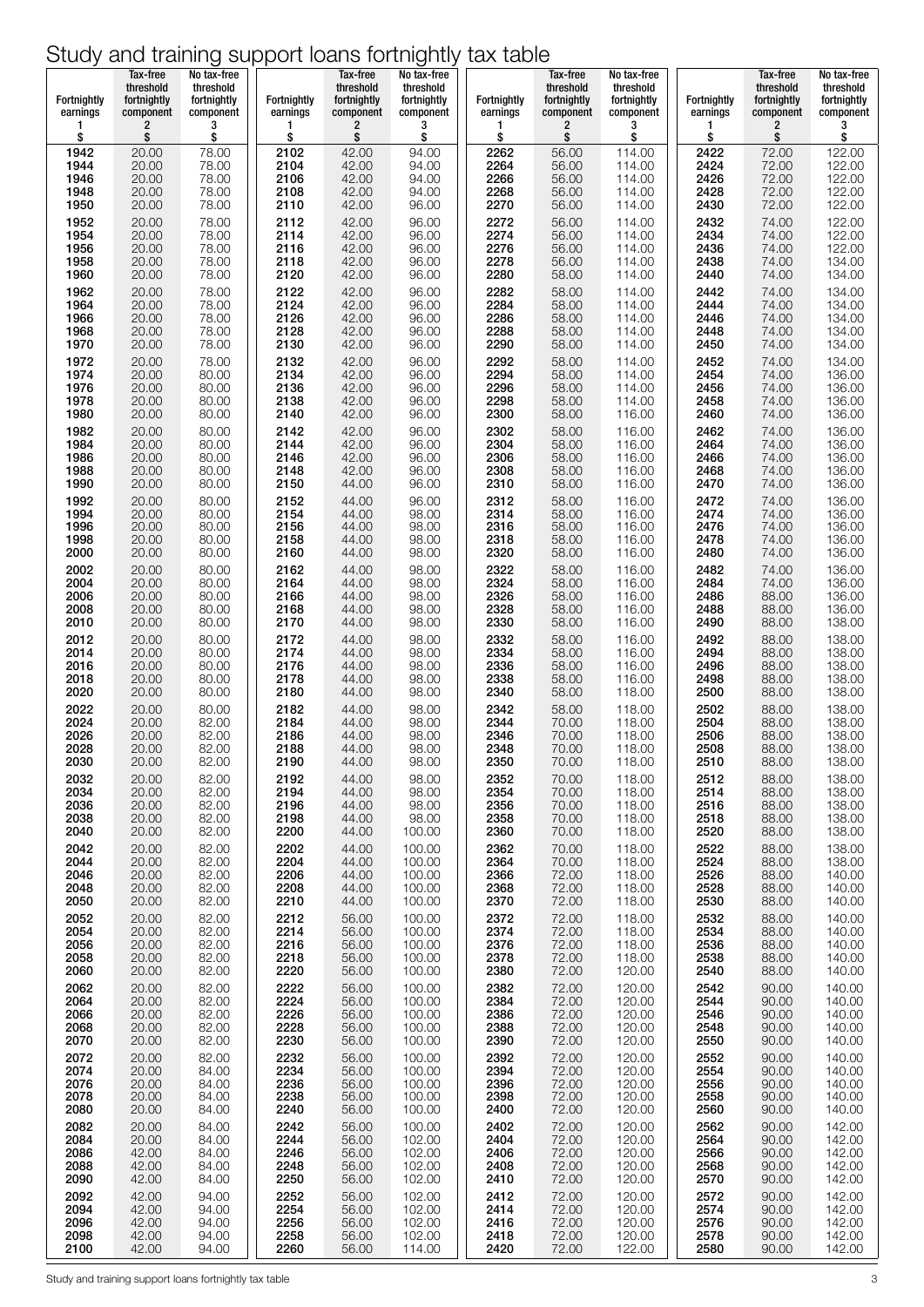| Fortnightly<br>earnings | Tax-free<br>threshold<br>fortnightly<br>component | No tax-free<br>threshold<br>fortnightly<br>component | <b>Fortnightly</b><br>earnings | Tax-free<br>threshold<br>fortnightly<br>component | No tax-free<br>threshold<br>fortnightly<br>component | <b>Fortnightly</b><br>earnings | Tax-free<br>threshold<br>fortnightly<br>component | No tax-free<br>threshold<br>fortnightly<br>component | <b>Fortnightly</b><br>earnings | Tax-free<br>threshold<br>fortnightly<br>component | No tax-free<br>threshold<br>fortnightly<br>component |
|-------------------------|---------------------------------------------------|------------------------------------------------------|--------------------------------|---------------------------------------------------|------------------------------------------------------|--------------------------------|---------------------------------------------------|------------------------------------------------------|--------------------------------|---------------------------------------------------|------------------------------------------------------|
| 1                       | 2                                                 | 3                                                    | 1                              | $\overline{c}$                                    | 3                                                    | 1                              | 2                                                 | 3                                                    | 1                              | 2                                                 | 3                                                    |
| \$                      | \$                                                | \$                                                   | \$                             | \$                                                | \$                                                   | \$                             | \$                                                | \$                                                   | \$                             | \$                                                | \$                                                   |
| 2582                    | 90.00                                             | 142.00                                               | 2742                           | 110.00                                            | 164.00                                               | 2902<br>2904                   | 130.00                                            | 188.00                                               | 3062                           | 154.00                                            | 214.00                                               |
| 2584                    | 90.00                                             | 142.00                                               | 2744                           | 110.00                                            | 164.00                                               | 2906                           | 130.00                                            | 188.00                                               | 3064                           | 154.00                                            | 214.00                                               |
| 2586                    | 90.00                                             | 142.00                                               | 2746                           | 110.00                                            | 164.00                                               |                                | 130.00                                            | 190.00                                               | 3066                           | 154.00                                            | 214.00                                               |
| 2588                    | 90.00                                             | 142.00                                               | 2748                           | 110.00                                            | 164.00                                               | 2908                           | 130.00                                            | 190.00                                               | 3068                           | 154.00                                            | 214.00                                               |
| 2590                    | 90.00                                             | 142.00                                               | 2750                           | 110.00                                            | 166.00                                               | 2910                           | 132.00                                            | 190.00                                               | 3070                           | 154.00                                            | 216.00                                               |
| 2592                    | 90.00                                             | 142.00                                               | 2752                           | 110.00                                            | 166.00                                               | 2912<br>2914                   | 132.00                                            | 190.00                                               | 3072                           | 154.00                                            | 216.00                                               |
| 2594                    | 90.00                                             | 142.00                                               | 2754                           | 110.00                                            | 166.00                                               | 2916                           | 132.00                                            | 190.00                                               | 3074                           | 154.00                                            | 216.00                                               |
| 2596                    | 90.00                                             | 142.00                                               | 2756                           | 110.00                                            | 166.00                                               |                                | 132.00                                            | 190.00                                               | 3076                           | 154.00                                            | 216.00                                               |
| 2598                    | 90.00                                             | 142.00                                               | 2758                           | 110.00                                            | 166.00                                               | 2918                           | 132.00                                            | 190.00                                               | 3078                           | 154.00                                            | 216.00                                               |
| 2600                    | 92.00                                             | 144.00                                               | 2760                           | 110.00                                            | 166.00                                               | 2920                           | 132.00                                            | 190.00                                               | 3080                           | 154.00                                            | 216.00                                               |
| 2602                    | 92.00                                             | 144.00                                               | 2762                           | 110.00                                            | 166.00                                               | 2922                           | 132.00                                            | 190.00                                               | 3082                           | 154.00                                            | 216.00                                               |
| 2604                    | 92.00                                             | 144.00                                               | 2764                           | 110.00                                            | 166.00                                               | 2924                           | 132.00                                            | 190.00                                               | 3084                           | 154.00                                            | 216.00                                               |
| 2606                    | 92.00                                             | 144.00                                               | 2766                           | 110.00                                            | 166.00                                               | 2926                           | 132.00                                            | 190.00                                               | 3086                           | 154.00                                            | 216.00                                               |
| 2608                    | 92.00                                             | 144.00                                               | 2768                           | 110.00                                            | 166.00                                               | 2928                           | 132.00                                            | 190.00                                               | 3088                           | 154.00                                            | 216.00                                               |
| 2610                    | 92.00                                             | 144.00                                               | 2770                           | 110.00                                            | 166.00                                               | 2930                           | 132.00                                            | 190.00                                               | 3090                           | 154.00                                            | 216.00                                               |
| 2612                    | 92.00                                             | 144.00                                               | 2772                           | 110.00                                            | 166.00                                               | 2932                           | 132.00                                            | 190.00                                               | 3092                           | 154.00                                            | 216.00                                               |
| 2614                    | 92.00                                             | 144.00                                               | 2774                           | 112.00                                            | 166.00                                               | 2934                           | 132.00                                            | 190.00                                               | 3094                           | 154.00                                            | 216.00                                               |
| 2616                    | 92.00                                             | 144.00                                               | 2776                           | 112.00                                            | 166.00                                               | 2936                           | 132.00                                            | 190.00                                               | 3096                           | 154.00                                            | 216.00                                               |
| 2618                    | 92.00                                             | 144.00                                               | 2778                           | 112.00                                            | 166.00                                               | 2938                           | 132.00                                            | 192.00                                               | 3098                           | 154.00                                            | 216.00                                               |
| 2620                    | 92.00                                             | 144.00                                               | 2780                           | 112.00                                            | 166.00                                               | 2940                           | 132.00                                            | 192.00                                               | 3100                           | 156.00                                            | 218.00                                               |
| 2622                    | 92.00                                             | 144.00                                               | 2782                           | 112.00                                            | 168.00                                               | 2942                           | 132.00                                            | 192.00                                               | 3102                           | 156.00                                            | 218.00                                               |
| 2624                    | 92.00                                             | 144.00                                               | 2784                           | 112.00                                            | 168.00                                               | 2944                           | 132.00                                            | 192.00                                               | 3104                           | 156.00                                            | 218.00                                               |
| 2626                    | 92.00                                             | 158.00                                               | 2786                           | 112.00                                            | 168,00                                               | 2946                           | 132.00                                            | 192.00                                               | 3106                           | 156.00                                            | 218.00                                               |
| 2628                    | 92.00                                             | 158.00                                               | 2788                           | 112.00                                            | 168.00                                               | 2948                           | 132.00                                            | 192.00                                               | 3108                           | 156.00                                            | 218.00                                               |
| 2630                    | 92.00                                             | 158.00                                               | 2790                           | 112.00                                            | 168.00                                               | 2950                           | 132.00                                            | 192.00                                               | 3110                           | 156.00                                            | 218.00                                               |
| 2632                    | 92.00                                             | 158.00                                               | 2792                           | 126.00                                            | 168.00                                               | 2952                           | 132.00                                            | 192.00                                               | 3112                           | 156.00                                            | 218.00                                               |
| 2634                    | 106.00                                            | 158.00                                               | 2794                           | 126.00                                            | 168.00                                               | 2954                           | 134.00                                            | 192.00                                               | 3114                           | 156.00                                            | 218.00                                               |
| 2636                    | 106.00                                            | 158.00                                               | 2796                           | 126.00                                            | 168.00                                               | 2956                           | 134.00                                            | 192.00                                               | 3116                           | 156.00                                            | 218.00                                               |
| 2638                    | 106.00                                            | 158.00                                               | 2798                           | 126.00                                            | 168.00                                               | 2958                           | 134.00                                            | 192.00                                               | 3118                           | 156.00                                            | 218.00                                               |
| 2640                    | 106.00                                            | 158.00                                               | 2800                           | 126.00                                            | 168.00                                               | 2960                           | 148.00                                            | 192.00                                               | 3120                           | 156.00                                            | 218.00                                               |
| 2642                    | 106.00                                            | 158.00                                               | 2802                           | 126.00                                            | 168.00                                               | 2962                           | 148.00                                            | 192.00                                               | 3122                           | 156.00                                            | 218.00                                               |
| 2644                    | 106.00                                            | 158.00                                               | 2804                           | 126.00                                            | 168.00                                               | 2964                           | 148.00                                            | 192.00                                               | 3124                           | 156.00                                            | 218.00                                               |
| 2646                    | 106.00                                            | 158.00                                               | 2806                           | 126.00                                            | 168.00                                               | 2966                           | 148.00                                            | 192.00                                               | 3126                           | 156.00                                            | 218.00                                               |
| 2648                    | 106.00                                            | 158.00                                               | 2808                           | 126.00                                            | 168.00                                               | 2968                           | 148.00                                            | 194.00                                               | 3128                           | 156.00                                            | 220.00                                               |
| 2650                    | 106.00                                            | 160.00                                               | 2810                           | 126.00                                            | 168.00                                               | 2970                           | 148.00                                            | 194.00                                               | 3130                           | 156.00                                            | 220.00                                               |
| 2652                    | 106.00                                            | 160.00                                               | 2812                           | 126.00                                            | 168.00                                               | 2972                           | 148.00                                            | 194.00                                               | 3132                           | 156.00                                            | 220.00                                               |
| 2654                    | 106.00                                            | 160.00                                               | 2814                           | 126.00                                            | 168.00                                               | 2974                           | 148.00                                            | 194.00                                               | 3134                           | 156.00                                            | 220.00                                               |
| 2656                    | 106.00                                            | 160.00                                               | 2816                           | 126.00                                            | 170.00                                               | 2976                           | 148.00                                            | 194.00                                               | 3136                           | 156.00                                            | 220.00                                               |
| 2658                    | 106.00                                            | 160.00                                               | 2818                           | 126.00                                            | 170.00                                               | 2978                           | 148.00                                            | 194.00                                               | 3138                           | 172.00                                            | 220.00                                               |
| 2660                    | 106.00                                            | 160.00                                               | 2820                           | 126.00                                            | 170.00                                               | 2980                           | 150.00                                            | 194.00                                               | 3140                           | 172.00                                            | 220.00                                               |
| 2662                    | 106.00                                            | 160.00                                               | 2822                           | 128.00                                            | 170.00                                               | 2982                           | 150.00                                            | 194.00                                               | 3142                           | 172.00                                            | 220.00                                               |
| 2664                    | 106.00                                            | 160.00                                               | 2824                           | 128.00                                            | 170.00                                               | 2984                           | 150.00                                            | 194.00                                               | 3144                           | 174.00                                            | 220.00                                               |
| 2666                    | 106.00                                            | 160.00                                               | 2826                           | 128.00                                            | 184.00                                               | 2986                           | 150.00                                            | 194.00                                               | 3146                           | 174.00                                            | 220.00                                               |
| 2668                    | 106.00                                            | 160.00                                               | 2828                           | 128.00                                            | 184.00                                               | 2988                           | 150.00                                            | 194.00                                               | 3148                           | 174.00                                            | 220.00                                               |
| 2670                    | 106.00                                            | 160.00                                               | 2830                           | 128.00                                            | 184.00                                               | 2990                           | 150.00                                            | 194.00                                               | 3150                           | 174.00                                            | 220.00                                               |
| 2672                    | 106.00                                            | 160.00                                               | 2832                           | 128.00                                            | 184.00                                               | 2992                           | 150.00                                            | 194.00                                               | 3152                           | 174.00                                            | 220.00                                               |
| 2674                    | 108.00                                            | 160.00                                               | 2834                           | 128.00                                            | 184.00                                               | 2994                           | 150.00                                            | 194.00                                               | 3154                           | 174.00                                            | 220.00                                               |
| 2676                    | 108.00                                            | 160.00                                               | 2836                           | 128.00                                            | 184.00                                               | 2996                           | 150.00                                            | 194.00                                               | 3156                           | 174.00                                            | 222.00                                               |
| 2678                    | 108.00                                            | 160.00                                               | 2838                           | 128.00                                            | 184.00                                               | 2998                           | 150.00                                            | 194.00                                               | 3158                           | 174.00                                            | 222.00                                               |
| 2680                    | 108.00                                            | 160.00                                               | 2840                           | 128.00                                            | 184.00                                               | 3000                           | 150.00                                            | 196.00                                               | 3160                           | 174.00                                            | 222.00                                               |
| 2682                    | 108.00                                            | 162.00                                               | 2842                           | 128.00                                            | 184.00                                               | 3002                           | 150.00                                            | 196.00                                               | 3162                           | 174.00                                            | 222.00                                               |
| 2684                    | 108.00                                            | 162.00                                               | 2844                           | 128.00                                            | 184.00                                               | 3004                           | 150.00                                            | 196.00                                               | 3164                           | 174.00                                            | 222.00                                               |
| 2686                    | 108.00                                            | 162.00                                               | 2846                           | 128.00                                            | 186.00                                               | 3006                           | 150.00                                            | 196.00                                               | 3166                           | 174.00                                            | 222.00                                               |
| 2688                    | 108.00                                            | 162.00                                               | 2848                           | 128.00                                            | 186.00                                               | 3008                           | 150.00                                            | 196.00                                               | 3168                           | 174.00                                            | 222.00                                               |
| 2690                    | 108.00                                            | 162.00                                               | 2850                           | 128.00                                            | 186.00                                               | 3010                           | 150.00                                            | 196.00                                               | 3170                           | 174.00                                            | 222.00                                               |
| 2692                    | 108.00                                            | 162.00                                               | 2852                           | 128.00                                            | 186.00                                               | 3012                           | 150.00                                            | 196.00                                               | 3172                           | 174.00                                            | 222.00                                               |
| 2694                    | 108.00                                            | 162.00                                               | 2854                           | 128.00                                            | 186.00                                               | 3014                           | 150.00                                            | 196.00                                               | 3174                           | 174.00                                            | 222.00                                               |
| 2696                    | 108.00                                            | 162.00                                               | 2856                           | 128.00                                            | 186.00                                               | 3016                           | 150.00                                            | 196.00                                               | 3176                           | 174.00                                            | 222.00                                               |
| 2698                    | 108.00                                            | 162.00                                               | 2858                           | 128.00                                            | 186.00                                               | 3018                           | 150.00                                            | 196.00                                               | 3178                           | 174.00                                            | 222.00                                               |
| 2700                    | 108.00                                            | 162.00                                               | 2860                           | 128.00                                            | 186.00                                               | 3020                           | 152.00                                            | 196.00                                               | 3180                           | 176.00                                            | 222.00                                               |
| 2702                    | 108.00                                            | 162.00                                               | 2862                           | 128.00                                            | 186.00                                               | 3022                           | 152.00                                            | 196.00                                               | 3182                           | 176.00                                            | 222.00                                               |
| 2704                    | 108.00                                            | 162.00                                               | 2864                           | 128.00                                            | 186.00                                               | 3024                           | 152.00                                            | 196.00                                               | 3184                           | 176.00                                            | 224.00                                               |
| 2706                    | 108.00                                            | 162.00                                               | 2866                           | 130.00                                            | 186.00                                               | 3026                           | 152.00                                            | 196.00                                               | 3186                           | 176.00                                            | 224.00                                               |
| 2708                    | 108.00                                            | 162.00                                               | 2868                           | 130.00                                            | 186.00                                               | 3028                           | 152.00                                            | 196.00                                               | 3188                           | 176.00                                            | 224.00                                               |
| 2710                    | 108.00                                            | 162.00                                               | 2870                           | 130.00                                            | 186.00                                               | 3030                           | 152.00                                            | 198.00                                               | 3190                           | 176.00                                            | 224.00                                               |
| 2712                    | 108.00                                            | 162.00                                               | 2872                           | 130.00                                            | 186.00                                               | 3032                           | 152.00                                            | 198.00                                               | 3192                           | 176.00                                            | 224.00                                               |
| 2714                    | 108.00                                            | 162.00                                               | 2874                           | 130.00                                            | 186.00                                               | 3034                           | 152.00                                            | 198.00                                               | 3194                           | 176.00                                            | 224.00                                               |
| 2716                    | 108.00                                            | 164.00                                               | 2876                           | 130.00                                            | 188.00                                               | 3036                           | 152.00                                            | 198.00                                               | 3196                           | 176.00                                            | 224.00                                               |
| 2718                    | 108.00                                            | 164.00                                               | 2878                           | 130.00                                            | 188.00                                               | 3038                           | 152.00                                            | 212.00                                               | 3198                           | 176.00                                            | 224.00                                               |
| 2720                    | 108.00                                            | 164.00                                               | 2880                           | 130.00                                            | 188.00                                               | 3040                           | 152.00                                            | 212.00                                               | 3200                           | 176.00                                            | 224.00                                               |
| 2722                    | 108.00                                            | 164.00                                               | 2882                           | 130.00                                            | 188.00                                               | 3042                           | 152.00                                            | 214.00                                               | 3202                           | 176.00                                            | 224.00                                               |
| 2724                    | 110.00                                            | 164.00                                               | 2884                           | 130.00                                            | 188.00                                               | 3044                           | 152.00                                            | 214.00                                               | 3204                           | 176.00                                            | 224.00                                               |
| 2726                    | 110.00                                            | 164.00                                               | 2886                           | 130.00                                            | 188.00                                               | 3046                           | 152.00                                            | 214.00                                               | 3206                           | 176.00                                            | 224.00                                               |
| 2728                    | 110.00                                            | 164.00                                               | 2888                           | 130.00                                            | 188.00                                               | 3048                           | 152.00                                            | 214.00                                               | 3208                           | 176.00                                            | 224.00                                               |
| 2730                    | 110.00                                            | 164.00                                               | 2890                           | 130.00                                            | 188.00                                               | 3050                           | 152.00                                            | 214.00                                               | 3210                           | 176.00                                            | 224.00                                               |
| 2732                    | 110.00                                            | 164.00                                               | 2892                           | 130.00                                            | 188.00                                               | 3052                           | 152.00                                            | 214.00                                               | 3212                           | 176.00                                            | 224.00                                               |
| 2734                    | 110.00                                            | 164.00                                               | 2894                           | 130.00                                            | 188.00                                               | 3054                           | 152.00                                            | 214.00                                               | 3214                           | 176.00                                            | 226.00                                               |
| 2736                    | 110.00                                            | 164.00                                               | 2896                           | 130.00                                            | 188.00                                               | 3056                           | 152.00                                            | 214.00                                               | 3216                           | 176.00                                            | 226.00                                               |
| 2738                    | 110.00                                            | 164.00                                               | 2898                           | 130.00                                            | 188.00                                               | 3058                           | 152.00                                            | 214.00                                               | 3218                           | 178.00                                            | 226.00                                               |
| 2740                    | 110.00                                            | 164.00                                               | 2900                           | 130.00                                            | 188.00                                               | 3060                           | 154.00                                            | 214.00                                               | 3220                           | 178.00                                            | 226.00                                               |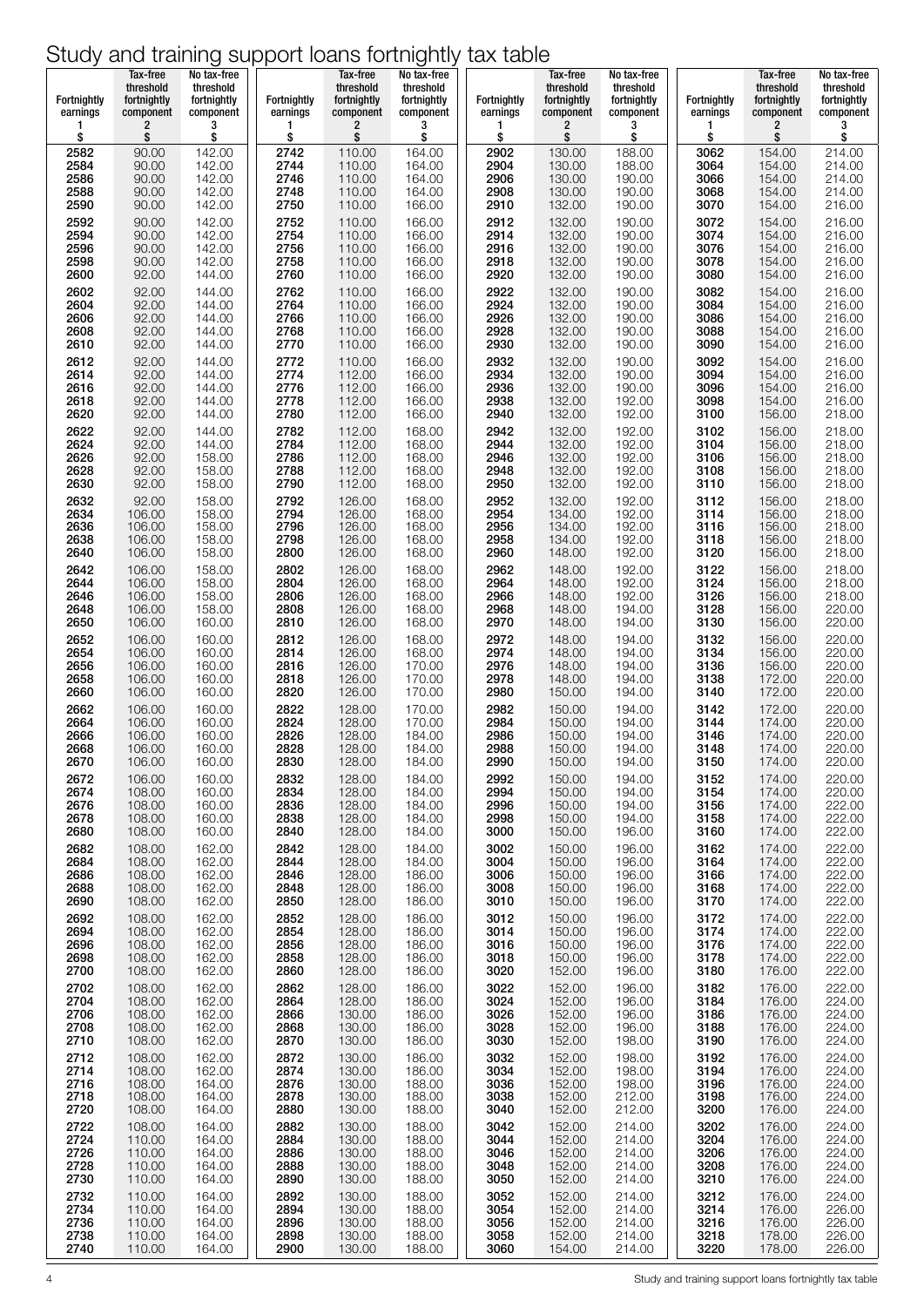| Fortnightly  | Tax-free<br>threshold<br>fortnightly | No tax-free<br>threshold<br>fortnightly | <b>Fortnightly</b> | Tax-free<br>threshold<br>fortnightly | No tax-free<br>threshold<br>fortnightly | Fortnightly  | Tax-free<br>threshold<br>fortnightly | No tax-free<br>threshold<br>fortnightly | Fortnightly  | Tax-free<br>threshold<br>fortnightly | No tax-free<br>threshold<br>fortnightly |
|--------------|--------------------------------------|-----------------------------------------|--------------------|--------------------------------------|-----------------------------------------|--------------|--------------------------------------|-----------------------------------------|--------------|--------------------------------------|-----------------------------------------|
| earnings     | component                            | component                               | earnings           | component                            | component                               | earnings     | component                            | component                               | earnings     | component                            | component                               |
| 1            | 2                                    | 3                                       | 1                  | 2                                    | 3                                       | 1            | 2                                    | 3                                       |              | 2                                    | 3                                       |
| \$           | \$                                   | \$                                      | \$                 | \$                                   | \$                                      | \$           | \$                                   | \$                                      | \$           | \$                                   | \$                                      |
| 3222         | 178.00                               | 226.00                                  | 3382               | 204.00                               | 254.00                                  | 3542         | 230.00                               | 284.00                                  | 3702         | 240.00                               | 296.00                                  |
| 3224         | 178.00                               | 226.00                                  | 3384               | 204.00                               | 254.00                                  | 3544         | 230.00                               | 284.00                                  | 3704         | 240.00                               | 296.00                                  |
| 3226         | 178.00                               | 226.00                                  | 3386               | 204.00                               | 254.00                                  | 3546         | 230.00                               | 284.00                                  | 3706         | 242.00                               | 296.00                                  |
| 3228         | 178.00                               | 226.00                                  | 3388               | 204.00                               | 254.00                                  | 3548         | 230.00                               | 284.00                                  | 3708         | 242.00                               | 296.00                                  |
| 3230         | 178.00                               | 226.00                                  | 3390               | 204.00                               | 254.00                                  | 3550         | 230.00                               | 284.00                                  | 3710         | 242.00                               | 296.00                                  |
| 3232         | 178.00                               | 226.00                                  | 3392               | 204.00                               | 254.00                                  | 3552         | 232.00                               | 284.00                                  | 3712         | 242.00                               | 298.00                                  |
| 3234         | 178.00                               | 226.00                                  | 3394               | 204.00                               | 254.00                                  | 3554         | 232.00                               | 284.00                                  | 3714         | 242.00                               | 298.00                                  |
| 3236         | 178.00                               | 226.00                                  | 3396               | 204.00                               | 254.00                                  | 3556         | 232.00                               | 284.00                                  | 3716         | 242.00                               | 298.00                                  |
| 3238         | 178.00                               | 226.00                                  | 3398               | 204.00                               | 254.00                                  | 3558         | 232.00                               | 284.00                                  | 3718         | 242.00                               | 298.00                                  |
| 3240         | 178.00                               | 226.00                                  | 3400               | 204.00                               | 256.00                                  | 3560         | 232.00                               | 284.00                                  | 3720         | 242.00                               | 298.00                                  |
| 3242<br>3244 | 178.00                               | 228.00<br>228.00                        | 3402<br>3404       | 204.00<br>204.00                     | 256.00                                  | 3562<br>3564 | 232.00<br>232.00                     | 286.00<br>286.00                        | 3722<br>3724 | 242.00<br>242.00                     | 298.00<br>298.00                        |
| 3246         | 178.00<br>178.00                     | 228.00                                  | 3406               | 204.00                               | 256.00<br>256.00                        | 3566         | 232.00                               | 286.00                                  | 3726         | 242.00                               | 298.00                                  |
| 3248         | 178.00                               | 228.00                                  | 3408               | 204.00                               | 256.00                                  | 3568         | 232.00                               | 286.00                                  | 3728         | 242.00                               | 298.00                                  |
| 3250         | 178.00                               | 228.00                                  | 3410               | 204.00                               | 256.00                                  | 3570         | 232.00                               | 286.00                                  | 3730         | 242.00                               | 298.00                                  |
| 3252         | 178.00                               | 228.00                                  | 3412               | 204.00                               | 256.00                                  | 3572         | 232.00                               | 286.00                                  | 3732         | 242.00                               | 298.00                                  |
| 3254         | 180.00                               | 228.00                                  | 3414               | 204.00                               | 256.00                                  | 3574         | 232.00                               | 286.00                                  | 3734         | 242.00                               | 298.00                                  |
| 3256         | 180.00                               | 228.00                                  | 3416               | 206.00                               | 256.00                                  | 3576         | 232.00                               | 286.00                                  | 3736         | 242.00                               | 300.00                                  |
| 3258         | 180.00                               | 228.00                                  | 3418               | 206.00                               | 256.00                                  | 3578         | 232.00                               | 286.00                                  | 3738         | 262.00                               | 300.00                                  |
| 3260         | 180.00                               | 228.00                                  | 3420               | 206.00                               | 256.00                                  | 3580         | 232.00                               | 286.00                                  | 3740         | 262.00                               | 300.00                                  |
| 3262         | 180.00                               | 244.00                                  | 3422               | 206.00                               | 256.00                                  | 3582         | 232.00                               | 286.00                                  | 3742         | 262.00                               | 300.00                                  |
| 3264         | 180.00                               | 244.00                                  | 3424               | 206.00                               | 256.00                                  | 3584         | 234.00                               | 286.00                                  | 3744         | 262.00                               | 300.00                                  |
| 3266         | 180.00                               | 246.00                                  | 3426               | 206.00                               | 258.00                                  | 3586         | 234.00                               | 288.00                                  | 3746         | 262.00                               | 300.00                                  |
| 3268         | 180.00                               | 246.00                                  | 3428               | 206.00                               | 258.00                                  | 3588         | 234.00                               | 288.00                                  | 3748         | 262.00                               | 318.00                                  |
| 3270         | 180.00                               | 246.00                                  | 3430               | 206.00                               | 258.00                                  | 3590         | 234.00                               | 288.00                                  | 3750         | 262.00                               | 318.00                                  |
| 3272         | 180.00                               | 246.00                                  | 3432               | 206.00                               | 258.00                                  | 3592         | 234.00                               | 288.00                                  | 3752         | 262.00                               | 320.00                                  |
| 3274         | 180.00                               | 246.00                                  | 3434               | 206.00                               | 258.00                                  | 3594         | 234.00                               | 288.00                                  | 3754         | 262.00                               | 320.00                                  |
| 3276         | 180.00                               | 246.00                                  | 3436               | 206.00                               | 258.00                                  | 3596         | 234.00                               | 288.00                                  | 3756         | 264.00                               | 320.00                                  |
| 3278         | 180.00                               | 246.00                                  | 3438               | 206.00                               | 258.00                                  | 3598         | 234.00                               | 288.00                                  | 3758         | 264.00                               | 320.00                                  |
| 3280         | 180.00                               | 246.00                                  | 3440               | 206.00                               | 258.00                                  | 3600         | 234.00                               | 288.00                                  | 3760         | 264.00                               | 320.00                                  |
| 3282         | 180.00                               | 246.00                                  | 3442               | 206.00                               | 258.00                                  | 3602         | 234.00                               | 288.00                                  | 3762         | 264.00                               | 320.00                                  |
| 3284         | 180.00                               | 246.00                                  | 3444               | 206.00                               | 258.00                                  | 3604         | 234.00                               | 288.00                                  | 3764         | 264.00                               | 320.00                                  |
| 3286         | 180.00                               | 246.00                                  | 3446               | 206.00                               | 258.00                                  | 3606         | 234.00                               | 288.00                                  | 3766         | 264.00                               | 320.00                                  |
| 3288         | 180.00                               | 246.00                                  | 3448               | 206.00                               | 258.00                                  | 3608         | 234.00                               | 288.00                                  | 3768         | 264.00                               | 320.00                                  |
| 3290         | 182.00                               | 246.00                                  | 3450               | 208.00                               | 258.00                                  | 3610         | 234.00                               | 288.00                                  | 3770         | 264.00                               | 320.00                                  |
| 3292         | 182.00                               | 248.00                                  | 3452               | 208.00                               | 260.00                                  | 3612         | 234.00                               | 290.00                                  | 3772         | 264.00                               | 320.00                                  |
| 3294         | 182.00                               | 248.00                                  | 3454               | 208.00                               | 260.00                                  | 3614         | 236.00                               | 290.00                                  | 3774         | 264.00                               | 320.00                                  |
| 3296         | 182.00                               | 248.00                                  | 3456               | 208.00                               | 260.00                                  | 3616         | 236.00                               | 290.00                                  | 3776         | 264.00                               | 322.00                                  |
| 3298         | 182.00                               | 248.00                                  | 3458               | 208.00                               | 260.00                                  | 3618         | 236.00                               | 290.00                                  |              | 264.00                               | 322.00                                  |
| 3300         | 182.00                               | 248.00                                  | 3460               | 208.00                               | 260.00                                  | 3620         | 236.00                               | 290.00                                  | 3778<br>3780 | 264.00                               | 322.00                                  |
| 3302         | 182.00                               | 248.00                                  | 3462               | 208.00                               | 260.00                                  | 3622         | 236.00                               | 290.00                                  | 3782         | 264.00                               | 322.00                                  |
| 3304         | 182.00                               | 248.00                                  | 3464               | 208.00                               | 260.00                                  | 3624         | 236.00                               | 290.00                                  | 3784         | 266.00                               | 322.00                                  |
| 3306         | 182.00                               | 248.00                                  | 3466               | 208.00                               | 260.00                                  | 3626         | 236.00                               | 290.00                                  | 3786         | 266.00                               | 322.00                                  |
| 3308         | 182.00                               | 248.00                                  | 3468               | 208.00                               | 260.00                                  | 3628         | 236.00                               | 290.00                                  | 3788         | 266.00                               | 322.00                                  |
| 3310         | 182.00                               | 248.00                                  | 3470               | 208.00                               | 260.00                                  | 3630         | 236.00                               | 290.00                                  | 3790         | 266.00                               | 322.00                                  |
| 3312         | 182.00                               | 248.00                                  | 3472               | 208.00                               | 260.00                                  | 3632         | 236.00                               | 290.00                                  | 3792         | 266.00                               | 322.00                                  |
| 3314         | 182.00                               | 248.00                                  | 3474               | 208.00                               | 260.00                                  | 3634         | 236.00                               | 290.00                                  | 3794         | 266.00                               | 322.00                                  |
| 3316         | 182.00                               | 248.00                                  | 3476               | 208.00                               | 260.00                                  | 3636         | 236.00                               | 292.00                                  | 3796         | 266.00                               | 322.00                                  |
| 3318         | 182.00                               | 248.00                                  | 3478               | 208.00                               | 260.00                                  | 3638         | 236.00                               | 292.00                                  | 3798         | 266.00                               | 322.00                                  |
| 3320         | 182.00                               | 250.00                                  | 3480               | 208.00                               | 262.00                                  | 3640         | 236.00                               | 292.00                                  | 3800         | 266.00                               | 324.00                                  |
| 3322         | 182.00                               | 250.00                                  | 3482               | 210.00                               | 262.00                                  | 3642         | 236.00                               | 292.00                                  | 3802         | 266.00                               | 324.00                                  |
| 3324         | 182.00                               | 250.00                                  | 3484               | 210.00                               | 262.00                                  | 3644         | 236.00                               | 292.00                                  | 3804         | 266.00                               | 324.00                                  |
| 3326         | 200.00                               | 250.00                                  | 3486               | 210.00                               | 262.00                                  | 3646         | 238.00                               | 292.00                                  | 3806         | 266.00                               | 324.00                                  |
| 3328         | 200.00                               | 250.00                                  | 3488               | 210.00                               | 262.00                                  | 3648         | 238.00                               | 292.00                                  | 3808         | 266.00                               | 324.00                                  |
| 3330         | 200.00                               | 250.00                                  | 3490               | 210.00                               | 262.00                                  | 3650         | 238.00                               | 292.00                                  | 3810         | 266.00                               | 324.00                                  |
| 3332<br>3334 | 200.00<br>200.00                     | 250.00<br>250.00                        | 3492<br>3494       | 210.00<br>210.00                     | 262.00<br>262.00                        | 3652<br>3654 | 238.00<br>238.00                     | 292.00<br>292.00                        | 3812         | 266.00                               | 324.00                                  |
| 3336         | 200.00                               | 250.00                                  | 3496               | 210.00                               | 262.00                                  | 3656         | 238.00                               | 292.00                                  | 3814<br>3816 | 268.00<br>268.00                     | 324.00<br>324.00                        |
| 3338         | 200.00                               | 250.00                                  | 3498               | 210.00                               | 262.00                                  | 3658         | 238.00                               | 292.00                                  | 3818         | 268.00                               | 324.00                                  |
| 3340         | 200.00                               | 250.00                                  | 3500               | 210.00                               | 280.00                                  | 3660         | 238.00                               | 292.00                                  | 3820         | 268.00                               | 324.00                                  |
| 3342         | 200.00                               | 250.00                                  | 3502               | 210.00                               | 280.00                                  | 3662         | 238.00                               | 294.00                                  | 3822         | 268.00                               | 326.00                                  |
| 3344         | 200.00                               | 250.00                                  | 3504               | 210.00                               | 280.00                                  | 3664         | 238.00                               | 294.00                                  | 3824         | 268.00                               | 326.00                                  |
| 3346         | 200.00                               | 252.00                                  | 3506               | 210.00                               | 280.00                                  | 3666         | 238.00                               | 294.00                                  | 3826         | 268.00                               | 326.00                                  |
| 3348         | 200.00                               | 252.00                                  | 3508               | 210.00                               | 280.00                                  | 3668         | 238.00                               | 294.00                                  | 3828         | 268.00                               | 326.00                                  |
| 3350         | 202.00                               | 252.00                                  | 3510               | 210.00                               | 280.00                                  | 3670         | 238.00                               | 294.00                                  | 3830         | 268.00                               | 326.00                                  |
| 3352         | 202.00                               | 252.00                                  | 3512               | 210.00                               | 282.00                                  | 3672         | 238.00                               | 294.00                                  | 3832         | 268.00                               | 326.00                                  |
| 3354         | 202.00                               | 252.00                                  | 3514               | 210.00                               | 282.00                                  | 3674         | 238.00                               | 294.00                                  | 3834         | 268.00                               | 326.00                                  |
| 3356         | 202.00                               | 252.00                                  | 3516               | 212.00                               | 282.00                                  | 3676         | 240.00                               | 294.00                                  | 3836         | 268.00                               | 326.00                                  |
| 3358         | 202.00                               | 252.00                                  | 3518               | 212.00                               | 282.00                                  | 3678         | 240.00                               | 294.00                                  | 3838         | 268.00                               | 326.00                                  |
| 3360         | 202.00                               | 252.00                                  | 3520               | 212.00                               | 282.00                                  | 3680         | 240.00                               | 294.00                                  | 3840         | 268.00                               | 326.00                                  |
| 3362         | 202.00                               | 252.00                                  | 3522               | 212.00                               | 282.00                                  | 3682         | 240.00                               | 294.00                                  | 3842         | 270.00                               | 326.00                                  |
| 3364         | 202.00                               | 252.00                                  | 3524               | 212.00                               | 282.00                                  | 3684         | 240.00                               | 294.00                                  | 3844         | 270.00                               | 326.00                                  |
| 3366         | 202.00                               | 252.00                                  | 3526               | 230.00                               | 282.00                                  | 3686         | 240.00                               | 296.00                                  | 3846         | 270.00                               | 328.00                                  |
| 3368         | 202.00                               | 252.00                                  | 3528               | 230.00                               | 282.00                                  | 3688         | 240.00                               | 296.00                                  | 3848         | 270.00                               | 328.00                                  |
| 3370         | 202.00                               | 252.00                                  | 3530               | 230.00                               | 282.00                                  | 3690         | 240.00                               | 296.00                                  | 3850         | 270.00                               | 328.00                                  |
| 3372         | 202.00                               | 254.00                                  | 3532               | 230.00                               | 282.00                                  | 3692         | 240.00                               | 296.00                                  | 3852         | 270.00                               | 328.00                                  |
| 3374         | 202.00                               | 254.00                                  | 3534               | 230.00                               | 282.00                                  | 3694         | 240.00                               | 296.00                                  | 3854         | 270.00                               | 328.00                                  |
| 3376         | 202.00                               | 254.00                                  | 3536               | 230.00                               | 284.00                                  | 3696         | 240.00                               | 296.00                                  | 3856         | 270.00                               | 328.00                                  |
| 3378         | 202.00                               | 254.00                                  | 3538               | 230.00                               | 284.00                                  | 3698         | 240.00                               | 296.00                                  | 3858         | 270.00                               | 328.00                                  |
| 3380         | 202.00                               | 254.00                                  | 3540               | 230.00                               | 284.00                                  | 3700         | 240.00                               | 296.00                                  | 3860         | 270.00                               | 328.00                                  |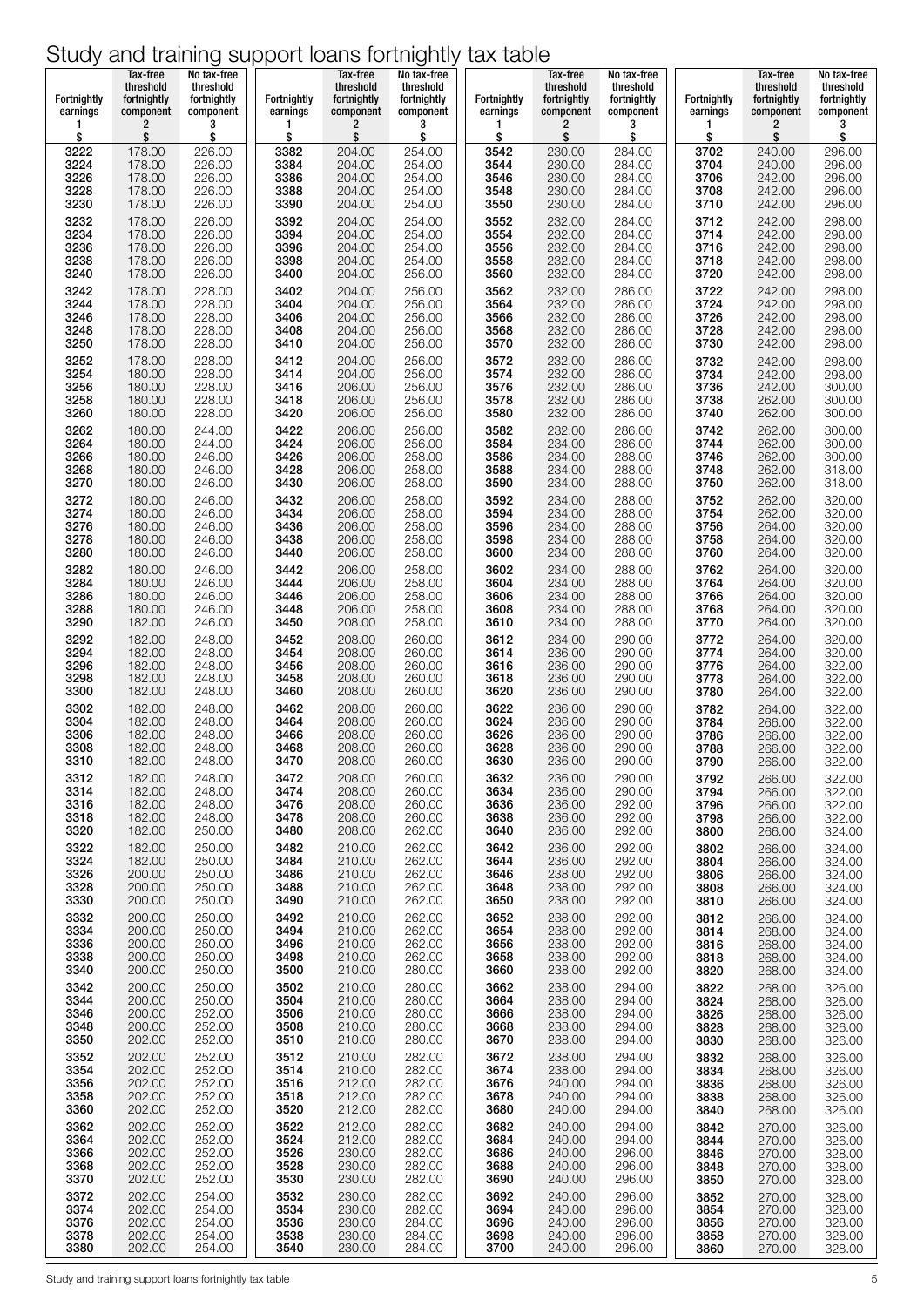| Fortnightly  | Tax-free<br>threshold<br>fortnightly | No tax-free<br>threshold<br>fortnightly | <b>Fortnightly</b> | Tax-free<br>threshold<br>fortnightly | No tax-free<br>threshold<br>fortnightly | <b>Fortnightly</b> | Tax-free<br>threshold<br>fortnightly | No tax-free<br>threshold<br>fortnightly | <b>Fortnightly</b> | Tax-free<br>threshold<br>fortnightly | No tax-free<br>threshold<br>fortnightly |
|--------------|--------------------------------------|-----------------------------------------|--------------------|--------------------------------------|-----------------------------------------|--------------------|--------------------------------------|-----------------------------------------|--------------------|--------------------------------------|-----------------------------------------|
| earnings     | component                            | component                               | earnings           | component                            | component                               | earnings           | component                            | component                               | earnings           | component                            | component                               |
| 1            | 2                                    | 3                                       | 1                  | 2                                    | 3                                       | 1                  | 2                                    | 3                                       | 1                  | 2                                    | 3                                       |
| \$           | \$                                   | \$                                      | \$                 | \$                                   | \$                                      | \$                 | \$                                   | \$                                      | \$                 | \$                                   | \$                                      |
| 3862         | 270.00                               | 328.00                                  | 4022               | 302.00                               | 362.00                                  | 4182               | 314.00                               | 376.00                                  | 4342               | 348.00                               | 412.00                                  |
| 3864         | 270.00                               | 328.00                                  | 4024               | 302.00                               | 362.00                                  | 4184               | 314.00                               | 376.00                                  | 4344               | 348.00                               | 412.00                                  |
| 3866         | 270.00                               | 328.00                                  | 4026               | 302.00                               | 362.00                                  | 4186               | 314.00                               | 376.00                                  | 4346               | 348.00                               | 414.00                                  |
| 3868         | 270.00                               | 328.00                                  | 4028               | 302.00                               | 362.00                                  | 4188               | 314.00                               | 378.00                                  | 4348               | 348.00                               | 414.00                                  |
| 3870         | 272.00                               | 330.00                                  | 4030               | 302.00                               | 362.00                                  | 4190               | 314.00                               | 378.00                                  | 4350               | 348.00                               | 414.00                                  |
| 3872         | 272.00                               | 330.00                                  | 4032               | 302.00                               | 364.00                                  | 4192               | 314.00                               | 378.00                                  | 4352               | 348.00                               | 414.00                                  |
| 3874         | 272.00                               | 330.00                                  | 4034               | 302.00                               | 364.00                                  | 4194               | 314.00                               | 378.00                                  | 4354               | 348.00                               | 414.00                                  |
| 3876         | 272.00                               | 330.00                                  | 4036               | 302.00                               | 364.00                                  | 4196               | 314.00                               | 378.00                                  | 4356               | 348.00                               | 414.00                                  |
| 3878         | 272.00                               | 330.00                                  | 4038               | 302.00                               | 364.00                                  | 4198               | 314.00                               | 378.00                                  | 4358               | 348.00                               | 414.00                                  |
| 3880         | 272.00                               | 330.00                                  | 4040               | 304.00                               | 364.00                                  | 4200               | 336.00                               | 378.00                                  | 4360               | 348.00                               | 414.00                                  |
| 3882         | 272.00                               | 330.00                                  | 4042               | 304.00                               | 364.00                                  | 4202               | 336.00                               | 378.00                                  | 4362               | 350.00                               | 414.00                                  |
| 3884         | 272.00                               | 330.00                                  | 4044               | 304.00                               | 364.00                                  | 4204               | 336.00                               | 378.00                                  | 4364               | 350.00                               | 414.00                                  |
| 3886         | 272.00                               | 330.00                                  | 4046               | 304.00                               | 364.00                                  | 4206               | 336.00                               | 378.00                                  | 4366               | 350.00                               | 414.00                                  |
| 3888         | 272.00                               | 330.00                                  | 4048               | 304.00                               | 364.00                                  | 4208               | 336.00                               | 378.00                                  | 4368               | 350.00                               | 416.00                                  |
| 3890         | 272.00                               | 330.00                                  | 4050               | 304.00                               | 364.00                                  | 4210               | 336.00                               | 380.00                                  | 4370               | 350.00                               | 416.00                                  |
| 3892         | 272.00                               | 330.00                                  | 4052               | 304.00                               | 364.00                                  | 4212               | 338.00                               | 380.00                                  | 4372               | 350.00                               | 416.00                                  |
| 3894         | 272.00                               | 332.00                                  | 4054               | 304.00                               | 366.00                                  | 4214               | 338.00                               | 380.00                                  | 4374               | 350.00                               | 416.00                                  |
| 3896         | 272.00                               | 332.00                                  | 4056               | 304.00                               | 366.00                                  | 4216               | 338.00                               | 380.00                                  | 4376               | 350.00                               | 416.00                                  |
| 3898         | 272.00                               | 332.00                                  | 4058               | 304.00                               | 366.00                                  | 4218               | 338.00                               | 380.00                                  | 4378               | 350.00                               | 416.00                                  |
| 3900         | 274.00                               | 332.00                                  | 4060               | 304.00                               | 366.00                                  | 4220               | 338.00                               | 380.00                                  | 4380               | 350.00                               | 416.00                                  |
| 3902         | 274.00                               | 332.00                                  | 4062               | 304.00                               | 366.00                                  | 4222               | 338.00                               | 380.00                                  | 4382               | 350.00                               | 416.00                                  |
| 3904         | 274.00                               | 332.00                                  | 4064               | 304.00                               | 366.00                                  | 4224               | 338.00                               | 380.00                                  | 4384               | 350.00                               | 416.00                                  |
| 3906         | 274.00                               | 332.00                                  | 4066               | 306.00                               | 366.00                                  | 4226               | 338.00                               | 380.00                                  | 4386               | 352.00                               | 416.00                                  |
| 3908         | 274.00                               | 332.00                                  | 4068               | 306.00                               | 366.00                                  | 4228               | 338.00                               | 380.00                                  | 4388               | 352.00                               | 418.00                                  |
| 3910         | 274.00                               | 332.00                                  | 4070               | 306.00                               | 366.00                                  | 4230               | 338.00                               | 380.00                                  | 4390               | 352.00                               | 418.00                                  |
| 3912         | 274.00                               | 332.00                                  | 4072               | 306.00                               | 366.00                                  | 4232               | 338.00                               | 382.00                                  | 4392               | 352.00                               | 418.00                                  |
| 3914         | 274.00                               | 332.00                                  | 4074               | 306.00                               | 366.00                                  | 4234               | 338.00                               | 382.00                                  | 4394               | 352.00                               | 418.00                                  |
| 3916         | 274.00                               | 334.00                                  | 4076               | 306.00                               | 368.00                                  | 4236               | 340.00                               | 382.00                                  | 4396               | 352.00                               | 418.00                                  |
| 3918         | 274.00                               | 334.00                                  | 4078<br>4080       | 306.00<br>306.00                     | 368.00<br>368.00                        | 4238<br>4240       | 340.00<br>340.00                     | 382.00<br>382.00                        | 4398<br>4400       | 352.00<br>352.00                     | 418.00<br>418.00                        |
| 3920<br>3922 | 274.00<br>274.00                     | 334.00<br>334.00                        | 4082               | 306.00                               | 368.00                                  | 4242               | 340.00                               | 382.00                                  | 4402               | 352.00                               | 418.00                                  |
| 3924         | 274.00                               | 334.00                                  | 4084               | 306.00                               | 368.00                                  | 4244               | 340.00                               | 382.00                                  | 4404               | 352.00                               | 418.00                                  |
| 3926         | 274.00                               | 334.00                                  | 4086               | 306.00                               | 368.00                                  | 4246               | 340.00                               | 382.00                                  | 4406               | 352.00                               | 418.00                                  |
| 3928         | 276.00                               | 334.00                                  | 4088               | 306.00                               | 368.00                                  | 4248               | 340.00                               | 382.00                                  | 4408               | 352.00                               | 418.00                                  |
| 3930         | 276.00                               | 334.00                                  | 4090               | 306.00                               | 368.00                                  | 4250               | 340.00                               | 382.00                                  | 4410               | 352.00                               | 420.00                                  |
| 3932         | 276.00                               | 334.00<br>334.00                        | 4092<br>4094       | 308.00<br>308.00                     | 368.00<br>368.00                        | 4252<br>4254       | 340.00<br>340.00                     | 382.00<br>384.00                        | 4412<br>4414       | 354.00<br>354.00                     | 420.00<br>420.00                        |
| 3934<br>3936 | 276.00<br>276.00                     | 334.00                                  | 4096               | 308.00                               | 368.00                                  | 4256               | 340.00                               | 384.00                                  | 4416               | 354.00                               | 420.00                                  |
| 3938         | 276.00                               | 334.00                                  | 4098               | 308.00                               | 368.00                                  | 4258               | 340.00                               | 384.00                                  | 4418               | 354.00                               | 420.00                                  |
| 3940         | 276.00                               | 336.00                                  | 4100               | 308.00                               | 370.00                                  | 4260               | 340.00                               | 384.00                                  | 4420               | 354.00                               | 420.00                                  |
| 3942         | 276.00                               | 336.00                                  | 4102               | 308.00                               | 370.00                                  | 4262               | 342.00                               | 384.00                                  | 4422               | 354.00                               | 420.00                                  |
| 3944         | 276.00                               | 336.00                                  | 4104               | 308.00                               | 370.00                                  | 4264               | 342.00                               | 384.00                                  | 4424               | 354.00                               | 420.00                                  |
| 3946         | 276.00                               | 336.00                                  | 4106               | 308.00                               | 370.00                                  | 4266               | 342.00                               | 384.00                                  | 4426               | 354.00                               | 420.00                                  |
| 3948         | 276.00                               | 336.00                                  | 4108               | 308.00                               | 370.00                                  | 4268               | 342.00                               | 384.00                                  | 4428               | 354.00                               | 420.00                                  |
| 3950         | 276.00                               | 336.00                                  | 4110               | 308.00                               | 370.00                                  | 4270               | 342.00                               | 384.00                                  | 4430               | 354.00                               | 422.00                                  |
| 3952         | 276.00                               | 336.00                                  | 4112               | 308.00                               | 370.00                                  | 4272               | 342.00                               | 384.00                                  | 4432               | 354.00                               | 422.00                                  |
| 3954         | 276.00                               | 336.00                                  | 4114               | 308.00                               | 370.00                                  | 4274               | 342.00                               | 384.00                                  | 4434               | 354.00                               | 422.00                                  |
| 3956         | 278.00                               | 336.00                                  | 4116               | 308.00                               | 370.00                                  | 4276               | 342.00                               | 386.00                                  | 4436               | 356.00                               | 422.00                                  |
| 3958         | 278.00                               | 336.00                                  | 4118               | 308.00                               | 370.00                                  | 4278               | 342.00                               | 386.00                                  | 4438               | 356.00                               | 422.00                                  |
| 3960         | 278.00                               | 336.00                                  | 4120               | 310.00                               | 370.00                                  | 4280               | 342.00                               | 386.00                                  | 4440               | 356.00                               | 422.00                                  |
| 3962         | 298.00                               | 336.00                                  | 4122               | 310.00                               | 372.00                                  | 4282               | 342.00                               | 386.00                                  | 4442               | 356.00                               | 422.00                                  |
| 3964         | 298.00                               | 338.00                                  | 4124               | 310.00                               | 372.00                                  | 4284               | 342.00                               | 386.00                                  | 4444               | 356.00                               | 422.00                                  |
| 3966         | 298.00                               | 338.00                                  | 4126               | 310.00                               | 372.00                                  | 4286               | 344.00                               | 386.00                                  | 4446               | 356.00                               | 422.00                                  |
| 3968         | 298.00                               | 338.00                                  | 4128               | 310.00                               | 372.00                                  | 4288               | 344.00                               | 386.00                                  | 4448               | 378.00                               | 422.00                                  |
| 3970         | 298.00                               | 338.00                                  | 4130               | 310.00                               | 372.00                                  | 4290               | 344.00                               | 386.00                                  | 4450               | 378.00                               | 422.00                                  |
| 3972         | 298.00                               | 338.00                                  | 4132               | 310.00                               | 372.00                                  | 4292               | 344.00                               | 386.00                                  | 4452               | 378.00                               | 424.00                                  |
| 3974         | 298.00                               | 338.00                                  | 4134               | 310.00                               | 372.00                                  | 4294               | 344.00                               | 386.00                                  | 4454               | 378.00                               | 424.00                                  |
| 3976         | 298.00                               | 338.00                                  | 4136               | 310.00                               | 372.00                                  | 4296               | 344.00                               | 386.00                                  | 4456               | 378.00                               | 424.00                                  |
| 3978         | 298.00                               | 338.00                                  | 4138               | 310.00                               | 372.00                                  | 4298               | 344.00                               | 386.00                                  | 4458               | 380.00                               | 424.00                                  |
| 3980         | 298.00                               | 338.00                                  | 4140               | 310.00                               | 372.00                                  | 4300               | 344.00                               | 388.00                                  | 4460               | 380.00                               | 424.00                                  |
| 3982         | 298.00                               | 338.00                                  | 4142               | 310.00                               | 372.00                                  | 4302               | 344.00                               | 408.00                                  | 4462               | 380.00                               | 424.00                                  |
| 3984         | 298.00                               | 338.00                                  | 4144               | 310.00                               | 374.00                                  | 4304               | 344.00                               | 410.00                                  | 4464               | 380.00                               | 424.00                                  |
| 3986         | 300.00                               | 338.00                                  | 4146               | 312.00                               | 374.00                                  | 4306               | 344.00                               | 410.00                                  | 4466               | 380.00                               | 424.00                                  |
| 3988         | 300.00                               | 340.00                                  | 4148               | 312.00                               | 374.00                                  | 4308               | 344.00                               | 410.00                                  | 4468               | 380.00                               | 424.00                                  |
| 3990         | 300.00                               | 340.00                                  | 4150               | 312.00                               | 374.00                                  | 4310               | 344.00                               | 410.00                                  | 4470               | 380.00                               | 424.00                                  |
| 3992         | 300.00                               | 340.00                                  | 4152               | 312.00                               | 374.00                                  | 4312               | 346.00                               | 410.00                                  | 4472               | 380.00                               | 426.00                                  |
| 3994         | 300.00                               | 340.00                                  | 4154               | 312.00                               | 374.00                                  | 4314               | 346.00                               | 410.00                                  | 4474               | 380.00                               | 426.00                                  |
| 3996         | 300.00                               | 340.00                                  | 4156               | 312.00                               | 374.00                                  | 4316               | 346.00                               | 410.00                                  | 4476               | 380.00                               | 426.00                                  |
| 3998         | 300.00                               | 340.00                                  | 4158               | 312.00                               | 374.00                                  | 4318               | 346.00                               | 410.00                                  | 4478               | 380.00                               | 426.00                                  |
| 4000         | 300.00                               | 340.00                                  | 4160               | 312.00                               | 374.00                                  | 4320               | 346.00                               | 410.00                                  | 4480               | 380.00                               | 426.00                                  |
| 4002         | 300.00                               | 340.00                                  | 4162               | 312.00                               | 374.00                                  | 4322               | 346.00                               | 410.00                                  | 4482               | 382.00                               | 426.00                                  |
| 4004         | 300.00                               | 340.00                                  | 4164               | 312.00                               | 374.00                                  | 4324               | 346.00                               | 410.00                                  | 4484               | 382.00                               | 426.00                                  |
| 4006         | 300.00                               | 340.00                                  | 4166               | 312.00                               | 376.00                                  | 4326               | 346.00                               | 412.00                                  | 4486               | 382.00                               | 426.00                                  |
| 4008         | 300.00<br>300.00                     | 340.00                                  | 4168<br>4170       | 312.00<br>312.00                     | 376.00                                  | 4328<br>4330       | 346.00<br>346.00                     | 412.00                                  | 4488<br>4490       | 382.00<br>382.00                     | 426.00<br>426.00                        |
| 4010<br>4012 | 302.00                               | 342.00<br>342.00                        | 4172               | 314.00                               | 376.00<br>376.00                        | 4332               | 346.00                               | 412.00<br>412.00                        | 4492               | 382.00                               | 426.00                                  |
| 4014         | 302.00                               | 342.00                                  | 4174               | 314.00                               | 376.00                                  | 4334               | 346.00                               | 412.00                                  | 4494               | 382.00                               | 428.00                                  |
| 4016         | 302.00                               | 342.00                                  | 4176               | 314.00                               | 376.00                                  | 4336               | 348.00                               | 412.00                                  | 4496               | 382.00                               | 428.00                                  |
| 4018         | 302.00                               | 342.00                                  | 4178               | 314.00                               | 376.00                                  | 4338               | 348.00                               | 412.00                                  | 4498               | 382.00                               | 428.00                                  |
| 4020         | 302.00                               | 362.00                                  | 4180               | 314.00                               | 376.00                                  | 4340               | 348.00                               | 412.00                                  | 4500               | 382.00                               | 428.00                                  |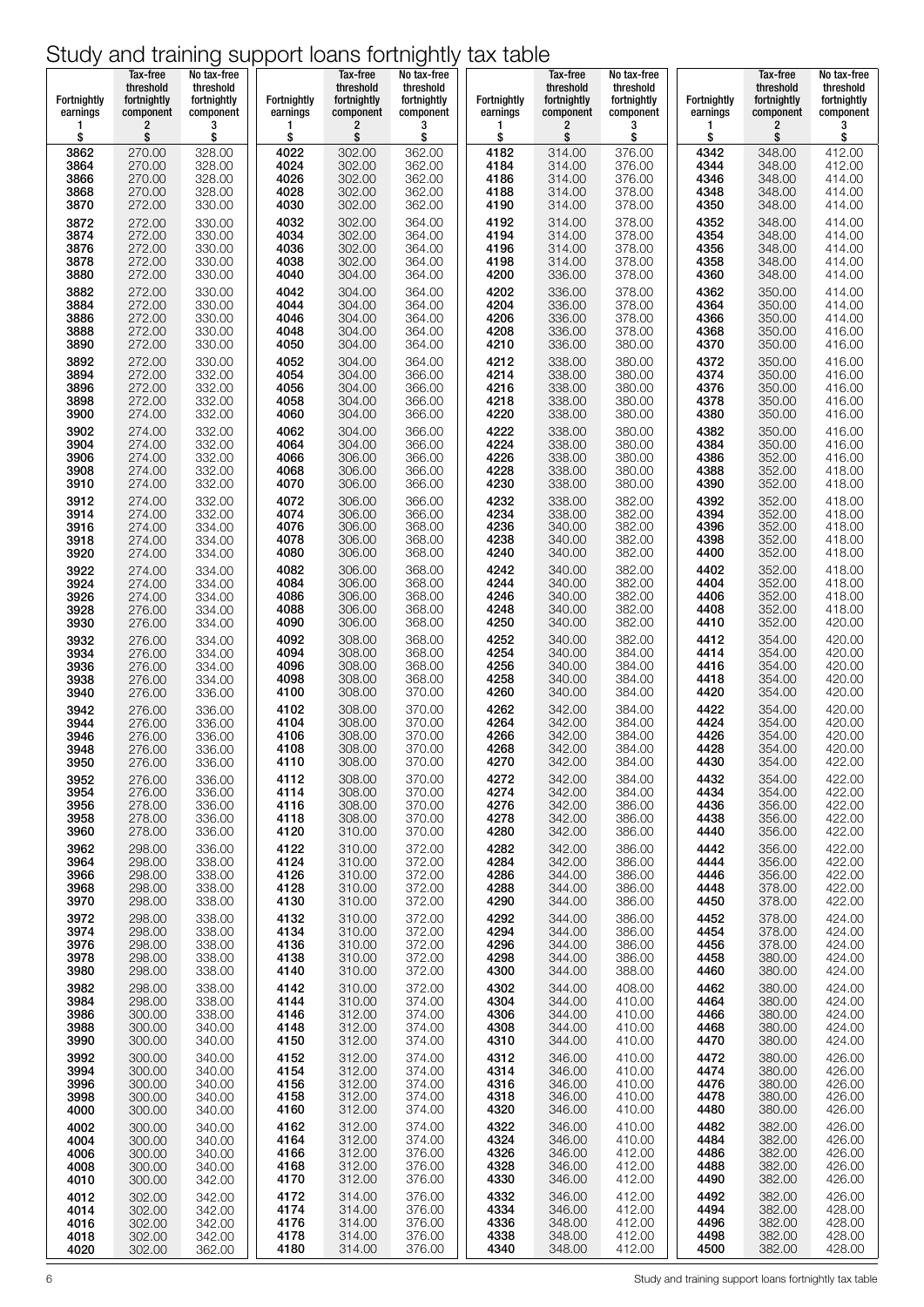| Fortnightly | Tax-free<br>threshold<br>fortnightly | No tax-free<br>threshold<br>fortnightly | <b>Fortnightly</b> | Tax-free<br>threshold<br>fortnightly | No tax-free<br>threshold<br>fortnightly | Fortnightly | Tax-free<br>threshold<br>fortnightly | No tax-free<br>threshold<br>fortnightly | Fortnightly | Tax-free<br>threshold<br>fortnightly | No tax-free<br>threshold<br>fortnightly |
|-------------|--------------------------------------|-----------------------------------------|--------------------|--------------------------------------|-----------------------------------------|-------------|--------------------------------------|-----------------------------------------|-------------|--------------------------------------|-----------------------------------------|
| earnings    | component                            | component                               | earnings           | component                            | component                               | earnings    | component                            | component                               | earnings    | component                            | component                               |
| 1           | 2                                    | 3                                       | 1                  | 2                                    | 3                                       | 1           | 2                                    | 3                                       | 1           | 2                                    | 3                                       |
| \$          | \$                                   | \$                                      | \$                 | \$                                   | \$                                      | \$          | \$                                   | \$                                      | \$          | \$                                   | \$                                      |
| 4502        | 382.00                               | 428.00                                  | 4662               | 396.00                               | 466.00                                  | 4822        | 434.00                               | 482.00                                  | 4982        | 448.00                               | 498.00                                  |
| 4504        | 384.00                               | 428.00                                  | 4664               | 396.00                               | 466.00                                  | 4824        | 434.00                               | 482.00                                  | 4984        | 448.00                               | 498.00                                  |
| 4506        | 384.00                               | 428.00                                  | 4666               | 396.00                               | 466.00                                  | 4826        | 434.00                               | 482.00                                  | 4986        | 448.00                               | 498.00                                  |
| 4508        | 384.00                               | 428.00                                  | 4668               | 396.00                               | 466.00                                  | 4828        | 434.00                               | 482.00                                  | 4988        | 450.00                               | 498.00                                  |
| 4510        | 384.00                               | 428.00                                  | 4670               | 398.00                               | 468.00                                  | 4830        | 434.00                               | 484.00                                  | 4990        | 450.00                               | 500.00                                  |
| 4512        | 384.00                               | 428.00                                  | 4672               | 398.00                               | 468.00                                  | 4832        | 436.00                               | 484.00                                  | 4992        | 450.00                               | 500.00                                  |
| 4514        | 384.00                               | 430.00                                  | 4674               | 398.00                               | 468.00                                  | 4834        | 436.00                               | 484.00                                  | 4994        | 450.00                               | 500.00                                  |
| 4516        | 384.00                               | 430.00                                  | 4676               | 398.00                               | 468.00                                  | 4836        | 436.00                               | 484.00                                  | 4996        | 450.00                               | 500.00                                  |
| 4518        | 384.00                               | 430.00                                  | 4678               | 398.00                               | 468.00                                  | 4838        | 436.00                               | 484.00                                  | 4998        | 450.00                               | 500.00                                  |
| 4520        | 384.00                               | 430.00                                  | 4680               | 398.00                               | 468.00                                  | 4840        | 436.00                               | 484.00                                  | 5000        | 450.00                               | 500.00                                  |
| 4522        | 384.00                               | 430.00                                  | 4682               | 398.00                               | 468.00                                  | 4842        | 436.00                               | 484.00                                  | 5002        | 476.00                               | 500.00                                  |
| 4524        | 384.00                               | 430.00                                  | 4684               | 398.00                               | 468.00                                  | 4844        | 436.00                               | 484.00                                  | 5004        | 476.00                               | 500.00                                  |
| 4526        | 384.00                               | 430.00                                  | 4686               | 398.00                               | 468.00                                  | 4846        | 436.00                               | 484.00                                  | 5006        | 476.00                               | 500.00                                  |
| 4528        | 386.00                               | 430.00                                  | 4688               | 398.00                               | 468.00                                  | 4848        | 436.00                               | 484.00                                  | 5008        | 476.00                               | 500.00                                  |
| 4530        | 386.00                               | 430.00                                  | 4690               | 398.00                               | 470.00                                  | 4850        | 436.00                               | 486.00                                  | 5010        | 476.00                               | 502.00                                  |
| 4532        | 386.00                               | 430.00                                  | 4692               | 398.00                               | 470.00                                  | 4852        | 436.00                               | 486.00                                  | 5012        | 476.00                               | 502.00                                  |
| 4534        | 386.00                               | 430.00                                  | 4694               | 400.00                               | 470.00                                  | 4854        | 438.00                               | 486.00                                  | 5014        | 476.00                               | 502.00                                  |
| 4536        | 386.00                               | 432.00                                  | 4696               | 400.00                               | 470.00                                  | 4856        | 438.00                               | 486.00                                  | 5016        | 476.00                               | 502.00                                  |
| 4538        | 386.00                               | 432.00                                  | 4698               | 400.00                               | 470.00                                  | 4858        | 438.00                               | 486.00                                  | 5018        | 476.00                               | 502.00                                  |
| 4540        | 386.00                               | 432.00                                  | 4700               | 400.00                               | 470.00                                  | 4860        | 438.00                               | 486.00                                  | 5020        | 478.00                               | 502.00                                  |
| 4542        | 386.00                               | 432.00                                  | 4702               | 400.00                               | 470.00                                  | 4862        | 438.00                               | 486.00                                  | 5022        | 478.00                               | 502.00                                  |
| 4544        | 386.00                               | 432.00                                  | 4704               | 400.00                               | 470.00                                  | 4864        | 438.00                               | 486.00                                  | 5024        | 478.00                               | 502.00                                  |
| 4546        | 386.00                               | 432.00                                  | 4706               | 400.00                               | 470.00                                  | 4866        | 438.00                               | 486.00                                  | 5026        | 478.00                               | 502.00                                  |
| 4548        | 386.00                               | 432.00                                  | 4708               | 400.00                               | 470.00                                  | 4868        | 438.00                               | 486.00                                  | 5028        | 478.00                               | 502.00                                  |
| 4550        | 386.00                               | 432.00                                  | 4710               | 400.00                               | 472.00                                  | 4870        | 438.00                               | 488.00                                  | 5030        | 478.00                               | 504.00                                  |
| 4552        | 388.00                               | 432.00                                  | 4712               | 400.00                               | 472.00                                  | 4872        | 438.00                               | 488.00                                  | 5032        | 478.00                               | 504.00                                  |
| 4554        | 388.00                               | 432.00                                  | 4714               | 400.00                               | 472.00                                  | 4874        | 438.00                               | 488.00                                  | 5034        | 478.00                               | 504.00                                  |
| 4556        |                                      | 434.00                                  | 4716               | 402.00                               | 472.00                                  | 4876        | 440.00                               | 488.00                                  | 5036        | 478.00                               | 504.00                                  |
| 4558        | 388.00<br>388.00                     | 434.00                                  | 4718               | 402.00                               | 472.00                                  | 4878        | 440.00                               | 488.00                                  | 5038        | 478.00                               | 504.00                                  |
| 4560        | 388.00                               | 434.00                                  | 4720               | 424.00                               | 472.00                                  | 4880        | 440.00                               | 488.00                                  | 5040        | 478.00                               | 504.00                                  |
| 4562        | 388.00                               | 434.00                                  | 4722               | 426.00                               | 472.00                                  | 4882        | 440.00                               | 488.00                                  | 5042        | 480.00                               | 504.00                                  |
| 4564        | 388.00                               | 434.00                                  | 4724               | 426.00                               | 472.00                                  | 4884        | 440.00                               | 488.00                                  | 5044        | 480.00                               | 504.00                                  |
| 4566        | 388.00                               | 434.00                                  | 4726               | 426.00                               | 472.00                                  | 4886        | 440.00                               | 488.00                                  | 5046        | 480.00                               | 504.00                                  |
| 4568        | 388.00                               | 434.00                                  | 4728               | 426.00                               | 472.00                                  | 4888        | 440.00                               | 488.00                                  | 5048        | 480.00                               | 504.00                                  |
| 4570        | 388.00                               | 434.00                                  | 4730               | 426.00                               | 474.00                                  | 4890        | 440.00                               | 490.00                                  | 5050        | 480.00                               | 506.00                                  |
| 4572        | 388.00                               | 434.00                                  | 4732               | 426.00                               | 474.00                                  | 4892        | 440.00                               | 490.00                                  | 5052        | 480.00                               | 506.00                                  |
| 4574        | 388.00                               | 434.00                                  | 4734               | 426.00                               | 474.00                                  | 4894        | 440.00                               | 490.00                                  | 5054        | 480.00                               | 506.00                                  |
| 4576        | 390.00                               | 434.00                                  | 4736               | 426.00                               | 474.00                                  | 4896        | 440.00                               | 490.00                                  | 5056        | 480.00                               | 506.00                                  |
| 4578        | 390.00                               | 436.00                                  | 4738               | 426.00                               | 474.00                                  | 4898        | 440.00                               | 490.00                                  | 5058        | 480.00                               | 506.00                                  |
| 4580        | 390.00                               | 436.00                                  | 4740               | 426.00                               | 474.00                                  | 4900        | 442.00                               | 490.00                                  | 5060        | 480.00                               | 506.00                                  |
| 4582        | 390.00                               | 436.00                                  | 4742               | 426.00                               | 474.00                                  | 4902        | 442.00                               | 490.00                                  | 5062        | 482.00                               | 506.00                                  |
| 4584        | 390.00                               | 436.00                                  | 4744               | 428.00                               | 474.00                                  | 4904        | 442.00                               | 490.00                                  | 5064        | 482.00                               | 506.00                                  |
| 4586        | 390.00                               | 436.00                                  | 4746               | 428.00                               | 474.00                                  | 4906        | 442.00<br>442.00                     | 490.00                                  | 5066        | 482.00                               | 506.00                                  |
| 4588        | 390.00                               | 436.00                                  | 4748               | 428.00                               | 474.00                                  | 4908        | 442.00                               | 490.00                                  | 5068        | 482.00                               | 506.00                                  |
| 4590        | 390.00                               | 436.00                                  | 4750               | 428.00                               | 476.00                                  | 4910        |                                      | 492.00                                  | 5070        | 482.00                               | 508.00                                  |
| 4592        | 390.00                               | 436.00                                  | 4752               | 428.00                               | 476.00                                  | 4912        | 442.00                               | 492.00                                  | 5072        | 482.00                               | 508.00                                  |
| 4594        | 390.00                               | 436.00                                  | 4754               | 428.00                               | 476.00                                  | 4914        | 442.00                               | 492.00                                  | 5074        | 482.00                               | 508.00                                  |
| 4596        | 390.00                               | 436.00                                  | 4756               | 428.00                               | 476.00                                  | 4916        | 442.00                               | 492.00                                  | 5076        | 482.00                               | 508.00                                  |
| 4598        | 390.00                               | 436.00                                  | 4758               | 428.00                               | 476.00                                  | 4918        | 442.00                               | 492.00                                  | 5078        | 482.00                               | 508.00                                  |
| 4600        | 392.00                               | 438.00                                  | 4760               | 428.00                               | 476.00                                  | 4920        | 442.00                               | 492.00                                  | 5080        | 482.00                               | 508.00                                  |
| 4602        | 392.00                               | 460.00                                  | 4762               | 428.00                               | 476.00                                  | 4922        | 444.00                               | 492.00                                  | 5082        | 482.00                               | 508.00                                  |
| 4604        | 392.00                               | 460.00                                  | 4764               | 428.00                               | 476.00                                  | 4924        | 444.00                               | 492.00                                  | 5084        | 484.00                               | 508.00                                  |
| 4606        | 392.00                               | 460.00                                  | 4766               | 430.00                               | 476.00                                  | 4926        | 444.00                               | 492.00                                  | 5086        | 484.00                               | 508.00                                  |
| 4608        | 392.00                               | 460.00                                  | 4768               | 430.00                               | 476.00                                  | 4928        | 444.00                               | 492.00                                  | 5088        | 484.00                               | 508.00                                  |
| 4610        | 392.00                               | 462.00                                  | 4770               | 430.00                               | 478.00                                  | 4930        | 444.00                               | 494.00                                  | 5090        | 484.00                               | 510.00                                  |
| 4612        | 392.00                               | 462.00                                  | 4772               | 430.00                               | 478.00                                  | 4932        | 444.00                               | 494.00                                  | 5092        | 484.00                               | 510.00                                  |
| 4614        | 392.00                               | 462.00                                  | 4774               | 430.00                               | 478.00                                  | 4934        | 444.00                               | 494.00                                  | 5094        | 484.00                               | 510.00                                  |
| 4616        | 392.00                               | 462.00                                  | 4776               | 430.00                               | 478.00                                  | 4936        | 444.00                               | 494.00                                  | 5096        | 484.00                               | 510.00                                  |
| 4618        | 392.00                               | 462.00                                  | 4778               | 430.00                               | 478.00                                  | 4938        | 444.00                               | 494.00                                  | 5098        | 484.00                               | 510.00                                  |
| 4620        | 392.00                               | 462.00                                  | 4780               | 430.00                               | 478.00                                  | 4940        | 444.00                               | 494.00                                  | 5100        | 484.00                               | 510.00                                  |
| 4622        | 394.00                               | 462.00                                  | 4782               | 430.00                               | 478.00                                  | 4942        | 444.00                               | 494.00                                  | 5102        | 484.00                               | 510.00                                  |
| 4624        | 394.00                               | 462.00                                  | 4784               | 430.00                               | 478.00                                  | 4944        | 446.00                               | 494.00                                  | 5104        | 486.00                               | 510.00                                  |
| 4626        | 394.00                               | 462.00                                  | 4786               | 430.00                               | 478.00                                  | 4946        | 446.00                               | 494.00                                  | 5106        | 486.00                               | 510.00                                  |
| 4628        | 394.00                               | 462.00                                  | 4788               | 432.00                               | 478.00                                  | 4948        | 446.00                               | 494.00                                  | 5108        | 486.00                               | 510.00                                  |
| 4630        | 394.00                               | 464.00                                  | 4790               | 432.00                               | 480.00                                  | 4950        | 446.00                               | 496.00                                  | 5110        | 486.00                               | 512.00                                  |
| 4632        | 394.00                               | 464.00                                  | 4792               | 432.00                               | 480.00                                  | 4952        | 446.00                               | 496.00                                  | 5112        | 486.00                               | 512.00                                  |
| 4634        | 394.00                               | 464.00                                  | 4794               | 432.00                               | 480.00                                  | 4954        | 446.00                               | 496.00                                  | 5114        | 486.00                               | 512.00                                  |
| 4636        | 394.00                               | 464.00                                  | 4796               | 432.00                               | 480.00                                  | 4956        | 446.00                               | 496.00                                  | 5116        | 486.00                               | 512.00                                  |
| 4638        | 394.00                               | 464.00                                  | 4798               | 432.00                               | 480.00                                  | 4958        | 446.00                               | 496.00                                  | 5118        | 486.00                               | 512.00                                  |
| 4640        | 394.00                               | 464.00                                  | 4800               | 432.00                               | 480.00                                  | 4960        | 446.00                               | 496.00                                  | 5120        | 486.00                               | 512.00                                  |
| 4642        | 394.00                               | 464.00                                  | 4802               | 432.00                               | 480.00                                  | 4962        | 446.00                               | 496.00                                  | 5122        | 486.00                               | 512.00                                  |
| 4644        | 394.00                               | 464.00                                  | 4804               | 432.00                               | 480.00                                  | 4964        | 446.00                               | 496.00                                  | 5124        | 486.00                               | 512.00                                  |
| 4646        | 396.00                               | 464.00                                  | 4806               | 432.00                               | 480.00                                  | 4966        | 448.00                               | 496.00                                  | 5126        | 488.00                               | 512.00                                  |
| 4648        | 396.00                               | 464.00                                  | 4808               | 432.00                               | 480.00                                  | 4968        | 448.00                               | 496.00                                  | 5128        | 488.00                               | 512.00                                  |
| 4650        | 396.00                               | 466.00                                  | 4810               | 434.00                               | 482.00                                  | 4970        | 448.00                               | 498.00                                  | 5130        | 488.00                               | 514.00                                  |
| 4652        | 396.00                               | 466.00                                  | 4812               | 434.00                               | 482.00                                  | 4972        | 448.00                               | 498.00                                  | 5132        | 488.00                               | 514.00                                  |
| 4654        | 396.00                               | 466.00                                  | 4814               | 434.00                               | 482.00                                  | 4974        | 448.00                               | 498.00                                  | 5134        | 488.00                               | 514.00                                  |
| 4656        | 396.00                               | 466.00                                  | 4816               | 434.00                               | 482.00                                  | 4976        | 448.00                               | 498.00                                  | 5136        | 488.00                               | 514.00                                  |
| 4658        | 396.00                               | 466.00                                  | 4818               | 434.00                               | 482.00                                  | 4978        | 448.00                               | 498.00                                  | 5138        | 488.00                               | 514.00                                  |
| 4660        | 396.00                               | 466.00                                  | 4820               | 434.00                               | 482.00                                  | 4980        | 448.00                               | 498.00                                  | 5140        | 488.00                               | 514.00                                  |